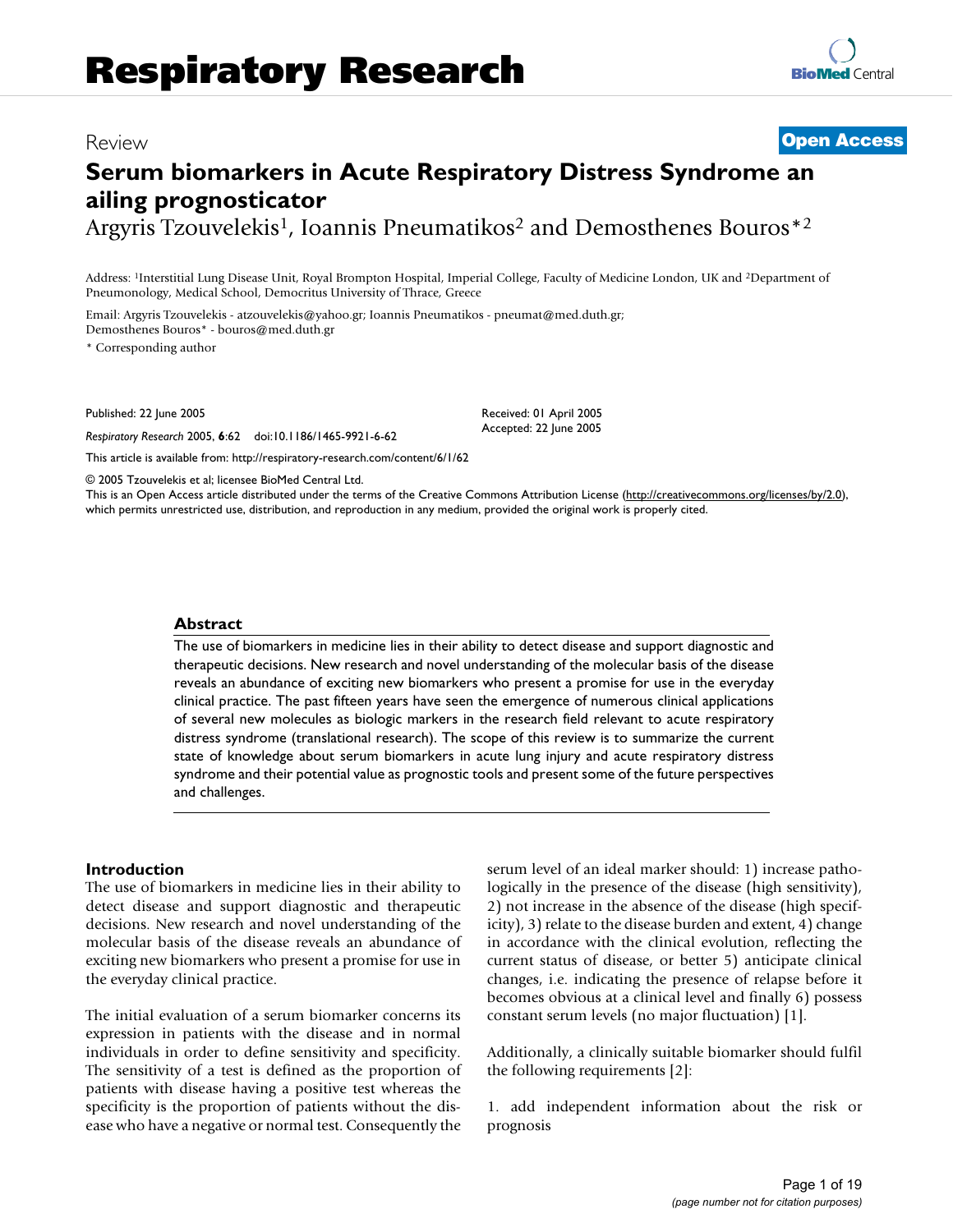**Table 1: List of studied serum biomarkers in ARDS**

| Lung epithelium-<br>specific proteins | Surfactant-associated proteins    |
|---------------------------------------|-----------------------------------|
|                                       | $\cdot$ SP-A                      |
|                                       | $\cdot$ SP-B                      |
|                                       | $\cdot$ SP-D                      |
|                                       | <b>Mucin-associated antigens</b>  |
|                                       | • KL-6/MUCI                       |
| <b>Cytokines</b>                      | $\cdot$ IL-I                      |
|                                       | $\cdot$ IL-2                      |
|                                       | $\cdot$ IL-6                      |
|                                       | $\cdot$ IL-8                      |
|                                       | $\cdot$ IL-IO                     |
|                                       | $\cdot$ IL-15                     |
|                                       | $\cdot$ TNFa                      |
| Other serological<br>parameters       | Markers of endothelium activation |
|                                       | • Adhesion molecules              |
|                                       | (E, L-selectin, I-CAM-1, V-CAM-1) |
|                                       | • VWF                             |
|                                       | Markers of neutrophil activation  |
|                                       | $\cdot$ MMP-9                     |
|                                       | $\cdot$ LTB4                      |
|                                       | Ferritin                          |

Abbreviations: ARDS: Acute Respiratory Distress Syndrome, CC16: Clara-cell protein 16, IL: Interleukin, KL-6: Krebs von den Lungen-6, LTB4: Leukotriene B4 MMP-9: Metalloproteinase-9 MUC: Mucin, I-CAM-1: Intercellular Adhesion Molecule-1, sIL-2R: soluble interleukin-2 receptor, V-CAM-1: Vascular Adhesion Molecule-1, VWF: von Willebrand factor antigen

2. account for a large proportion of the risk associated with a given disease or condition

3. be reproducible (as determined by the low coefficient of variation)

4. be sensitive, specific and should present with a high predictive value

#### 5. be of easy and cheap determination

Very few markers present a threshold at which the risk suddenly rises. The interplay between sensitivity and specificity and the nature of the disease under prediction assigns suitable cut-off points. Sensitivity and specificity calculated at various cut-off points give rise to a receiveroperating-characteristic (ROC) curve [2]. A clinically useful biomarker will be one with the largest area under the ROC curve. A number of novel blood biomarkers of lung disease including cytokines, enzymes, adhesion molecules, collagen relevant products and products of type II epithelial cells, have been studied for their clinical applicability.

The scope of this review is based on the fact that although there are numerous published papers investigating the utility of biomarkers in the clinical research field the number of review articles summarizing the current state of knowledge about the clinical applications of these molecules as diagnostic and prognostic tools in the research field relevant to acute respiratory distress syndrome (ARDS) and acute lung injury (ALI) still remains inadequately small.

#### **Serum biomarkers in Acute Respiratory Distress syndrome**

ARDS is a clinical and pathophysiologic entity characterized by severe acute injury, directly or indirectly via the blood, to the endothelial and epithelial surfaces of the lung leading to respiratory failure. The main characteristics of the syndrome are diffuse inflammation and increased microvascular permeability that cause diffused interstitial and alveolar oedema and persistent refractory hypoxemia [3]. Although a variety of insults may lead to ARDS, a common pathway may probably result in the lung damage [4,5]. A complex series of inflammatory events have been recognized during the development of ARDS but the exact sequence of the events remains elusive. Immunological studies investigating bronchoalveolar lavage fluid (BALF) have shed further light into the pathogenetic mechanisms of ARDS [6] and formed the basis of concepts of its immunopathogenesis. A large variety of inflammatory mediators (Table 1) have been found to be elevated in the early phase of ARDS, including lungspecific proteins, endotoxin binding proteins, tumor necrosis-alpha (TNFa), interleukins – (ILs) – 1, 2, 6, 8, 15, chemokines, ferritin, markers of endothelium activation (adhesive molecules and von-Willebrand factor antigen-VWF) as well as markers of neutrophil activation such as matrix metalloproteinases (MMPs) and their inhibitors and leukotrienes [5-7]. The majority of these molecules have features to recommend them as biologic markers in ARDS. Biomarkers have attracted a lot of attention in both ALI and ARDS since they can shed further light into the pathogenesis and pathophysiology of lung injury. Additionally, from a practical point of view, a clinical useful biomarker for ARDS must add information regarding the development of syndrome in at-risk patients that is not apparent from routine examination and investigation. The latter, could help the intensivist to monitor the disease and evaluate or modulate treatments before they have failed. Driven by this perspective idea, many studies have estimated their usefulness as early predictors of ARDS and accurate markers of lung injury before clinical changes can be detected.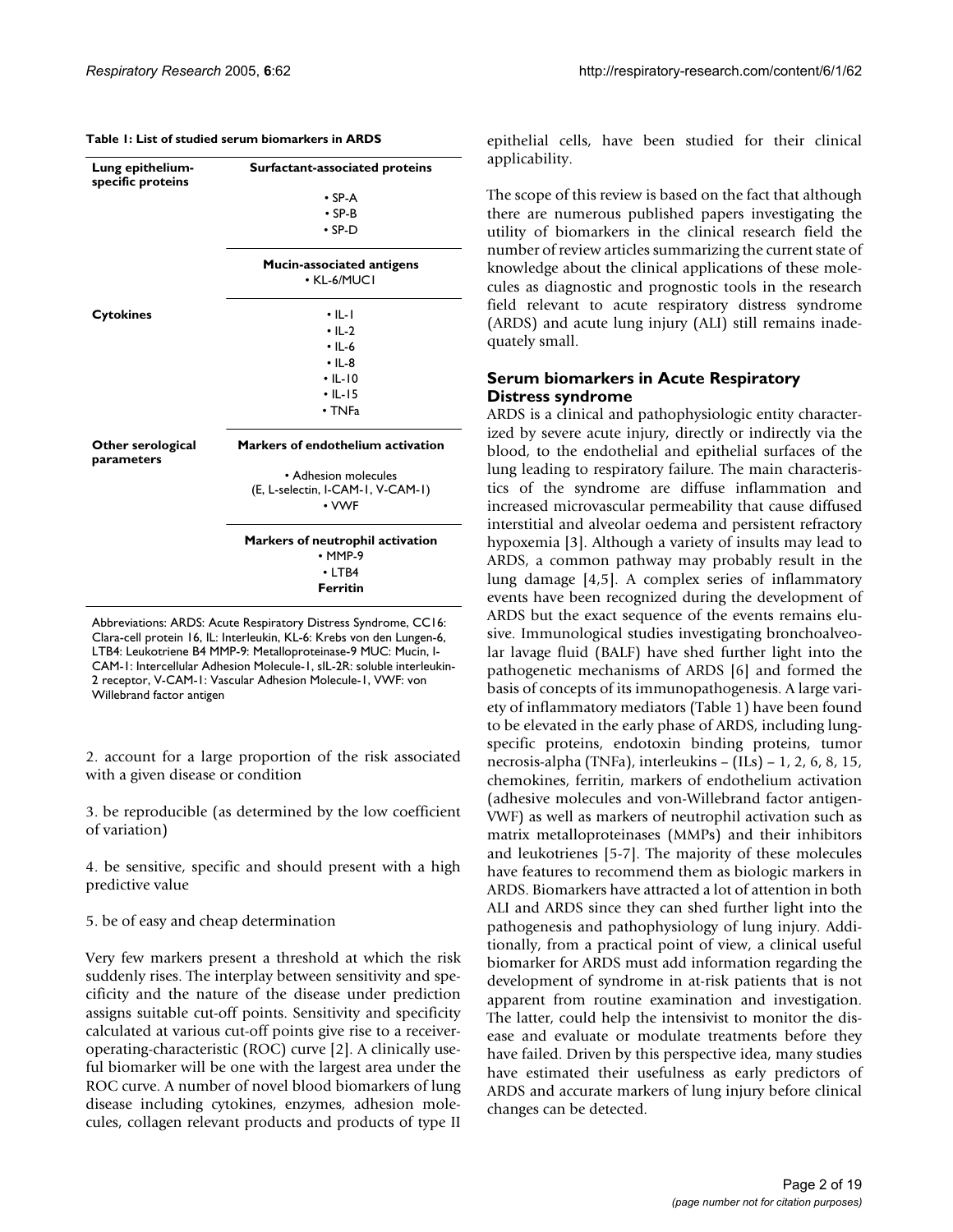# **Cytokines (Tables [2](#page-2-0) and [3\)](#page-3-0)**

| Investigator                     | <b>Patients</b><br>Controls       | <b>Biomarker / Summary</b>                                                                                                                                                                                 | <b>ROC</b> curve analysis<br><b>Cut-off values</b>                                                                             | <b>Specificity -</b><br><b>Sensitivity PPV -</b><br><b>NPV</b>                                                                            | <b>Limitations</b>                                                                                                                                                                              |
|----------------------------------|-----------------------------------|------------------------------------------------------------------------------------------------------------------------------------------------------------------------------------------------------------|--------------------------------------------------------------------------------------------------------------------------------|-------------------------------------------------------------------------------------------------------------------------------------------|-------------------------------------------------------------------------------------------------------------------------------------------------------------------------------------------------|
| Pinsky et al. 13                 | 52 at risk                        | Relation of IL-6 and TNF<br>plasma levels to multiple-<br>system organ failure and<br>mortality                                                                                                            | No                                                                                                                             | Not estimated                                                                                                                             | Small number of patients<br>No ROC curve analysis /<br>cut-off levels<br>No serial measurement                                                                                                  |
| Takala et al. <sup>14</sup>      | 20 at risk<br>56 controls         | IL-6 and IL-8 plasma levels<br>predict organ failure in<br>community-acquired septic<br>shock                                                                                                              | No                                                                                                                             | Not estimated                                                                                                                             | Small number of patients<br>No ROC curve analysis /<br>cut-off levels<br>Poor discriminative value of<br>serum biomarkers per se                                                                |
| Calandra et al. <sup>15</sup>    | 70 at risk                        | IL-6 plasma levels do not<br>predict the outcome in at risk<br>patients for ARDS                                                                                                                           | No                                                                                                                             | Not reported                                                                                                                              | Small number of patients<br>No ROC curve analysis                                                                                                                                               |
| Kiehl et al. <sup>16</sup>       | 19 at risk                        | TNFa, IL-6, IL-8 plasma levels<br>fail to associate with severity<br>and course of ARDS in<br>leukocytopenic patients                                                                                      | No                                                                                                                             | Not estimated                                                                                                                             | Small number of patients<br>No ROC curve analysis /<br>cut-off levels<br>Leukocytopenic patients                                                                                                |
| Meduri et al. 18                 | 27 ARDS                           | TNFa, IL-1 $\beta$ , IL-2, IL-4, IL-6,<br>$IL-8$<br>Superiority of $IL-I\beta$ and $IL-6$<br>plasma levels in monitoring<br>disease activity over<br>commonly applied<br>clinicophysiologic<br>parameters. | Yes<br>TNFa: 400 pg/ml<br>IL-1 $\beta$ : 400 pg/ml<br>IL-2: 200 pg/ml<br>IL-4: 200 pg/ml<br>IL-6: 400 pg/ml<br>IL-8: 400 pg/ml | TNFa: 89-50-85-57%<br>IL-1 $\beta$ : 78-83-83-78%<br>IL-2: 89-83-90-80%<br>IL-4: 89-50-85-57%<br>IL-6: 77-75-81-70%<br>IL-8: 66-50-66-50% | Small number of patients<br>Perspective study<br>Overlap of cytokine levels<br>between survivors and non-<br>survivors<br>Heterogeneity of studied<br>population<br>Definition criteria of ARDS |
| Agouridakis et al. <sup>19</sup> | 8 ARDS <sup>a</sup><br>26 at risk | Association between<br>increased levels of IL-2 and<br>IL-15 and outcome in patients<br>with early ARDS                                                                                                    | Yes<br>IL-2: 173 pg/ml<br>IL-15: 250 pg/ml                                                                                     | IL-2: 100-100-100-<br>100% IL-15: 100-100-<br>100-100%                                                                                    | Small number of patients<br>Limited number of studied<br>molecules                                                                                                                              |

<span id="page-2-0"></span>**Table 2: Studies measuring cytokines in patients with or at risk for ARDS**

Abbreviations: ARDS: Acute Respiratory Distress Syndrome, BALF: Bronchoalveolar lavage Fluid, IL: Interleukin, NPV: Negative Predictive Value, PPV: Positive Predictive Value, ROC: Receiver Operating Characteristic, sIL-2R: soluble interleukin-2 receptor, TNFa: Tumor Necrosis Factoralpha

a: Use the American European Consensus Conference definitions

Cytokines are widely recognized as mediators of an inflammatory response. Their discovery has stimulated multidisciplinary investigation to elucidate the role of these mediators in the injury and repair processes of human disease. In the lung, they are produced either by local resident cells such as alveolar macrophages, pneumocytes, endothelial cells and fibroblasts or by cells such as neutrophils, lymphocytes and platelets arriving to the lung in response to local or systemic injury [8,9]. Cytokines are involved both in the early (TNFa, IL-1, 2, 6, 8, 15) and late phase (IL-4) of inflammation and have been shown unequivocally to be of crucial importance in the pathophysiology of septic shock, a condition frequently culminating to ARDS [10,11].

Studies have demonstrated that in ARDS patients detectable cytokine serum levels are closely related to the disease severity and mortality [11,12], suggesting a potential role in reflecting the severity of the lung injury. Moreover, humoral (IL-6, IL-8) and cellular markers (CD 11b) of systemic inflammation have been delineated to identify patients with septic shock at risk for organ failure, culminating to a fatal outcome [13,14]. However, their monitoring and prognostic value in septic-shock patients still remains controversial. Calandra et al. [15] stated that serum cytokines could not be used as a routine laboratory test to predict the outcome in septic-shock patients. In addition, Kiehl et al. [16] failed to prove usefulness of plasma cytokines measurement for the evaluation of severity and course of ARDS in a small cohort of leukocytopenic septic-shock patients. In the same study, estimation of BALF levels appeared to differentiate between responders and non-responders to treatment before clinical differences become apparent. Nonetheless, it should be noted that the small sample size, the contradictive results, the lack of standardization techniques and uniform definitions for ARDS and at risk patients, together with the heterogeneity of the syndrome and the patients studied generate major concerns regarding the reproducibility and the reliability of the data presented. Conse-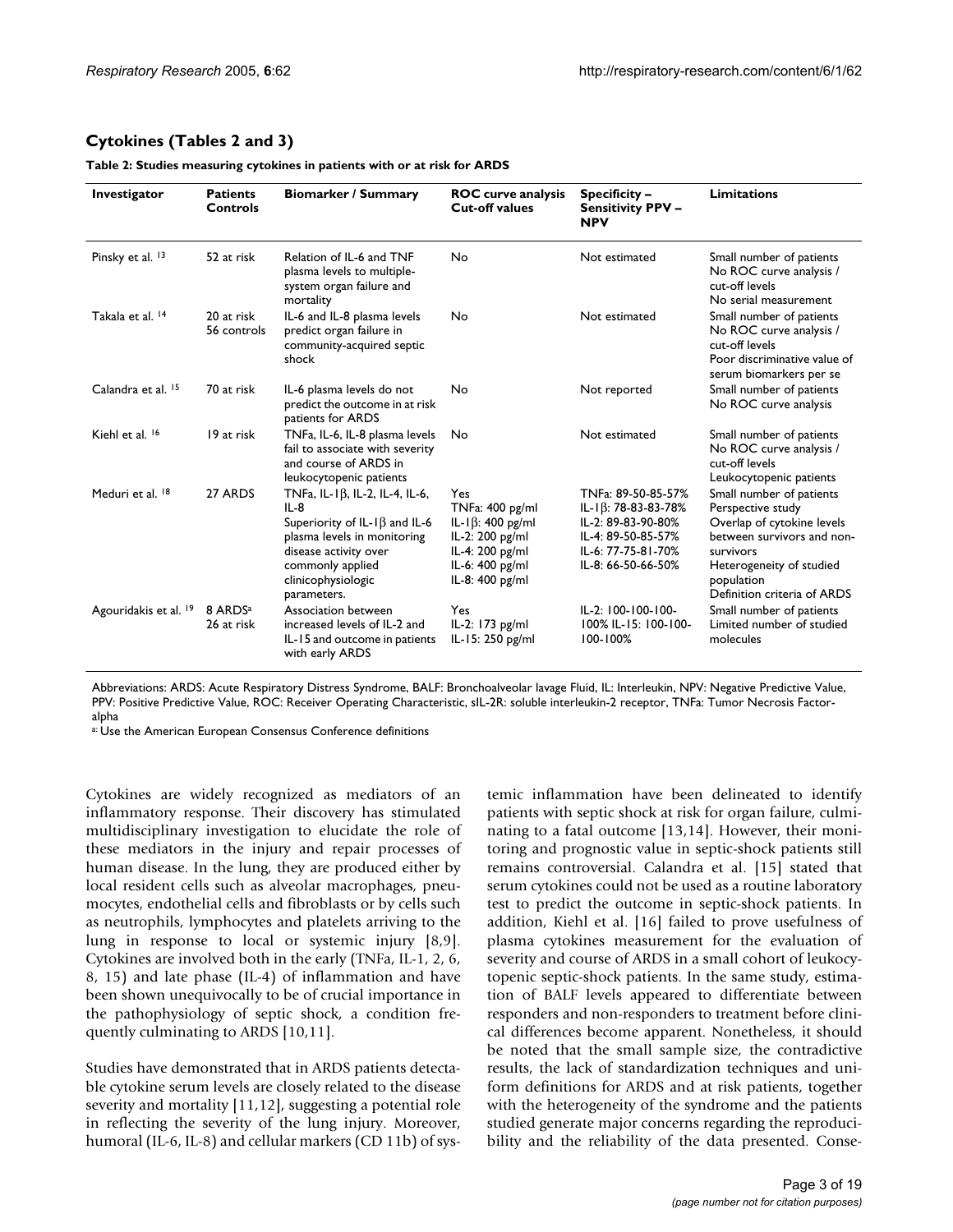| Investigator                | <b>Patients</b><br>Controls                       | <b>Biomarker / Summary</b>                                                                                                                                               | <b>ROC</b> curve analysis<br><b>Cut-off values</b>                                                 | Specificity –<br><b>Sensitivity PPV -</b><br><b>NPV</b>                                                        | <b>Limitations</b>                                                                                                                                                                                                                               |
|-----------------------------|---------------------------------------------------|--------------------------------------------------------------------------------------------------------------------------------------------------------------------------|----------------------------------------------------------------------------------------------------|----------------------------------------------------------------------------------------------------------------|--------------------------------------------------------------------------------------------------------------------------------------------------------------------------------------------------------------------------------------------------|
| Lesur et al. 20             | 19 ARDS <sup>a</sup><br>14 at risk<br>20 controls | Association of early low serum<br>IL-2 levels with the patients'<br>survival                                                                                             | No                                                                                                 | Not estimated                                                                                                  | Small number of patients<br>No ROC curve analysis / cut-<br>off levels<br>No serial measurement<br>Discrepancies in serum and<br><b>BALF IL-2 levels</b><br>Limited number of studied<br>molecules                                               |
| Parsons et al. 23           | 77 at risk                                        | Association of serum IL-Ira,<br>IL-10 levels with the disease<br>outcome                                                                                                 | No                                                                                                 | Not estimated                                                                                                  | No ROC curve analysis / cut-<br>off levels<br>Poor predictive value for<br><b>ARDS</b> development<br>Limited number of studied<br>molecules                                                                                                     |
| Takala et al. <sup>24</sup> | 52 at risk<br>9 ARDS <sup>a</sup><br>45 controls  | IL-8, IL-6, sIL-2R, E-selectin,<br>procalcitonin<br>Persistent elevation of<br>inflammatory markers in<br>patients with ALI precedes its<br>clinical diagnosis           | No                                                                                                 | Not estimated                                                                                                  | Small number of non-<br>survivors<br>No ROC curve analysis / cut-<br>off levels<br>Poor predictive value for<br><b>ARDS</b> development                                                                                                          |
| Bouros et al. <sup>25</sup> | 32 ARDS <sup>a</sup><br>27 at risk                | IL-4, IL-6, IL-6r, IL-8, IL-10<br>High prognostic value of all the<br>inflammatory markers in<br>assessing the outcome in<br>patients with or at risk for<br><b>ARDS</b> | Yes<br>IL-4: 84 pg/ml<br>IL-6: 160 pg/ml<br>IL-6r: 18 pg/ml<br>IL-8: 2340 pg/ml<br>IL-10: 98 pg/ml | IL-4: 78-100-81-100%<br>IL-6: 59-96-69-94%<br>IL-6r: 78-76-76-78%<br>IL-8: 93-96-92-96%<br>IL-10: 96-92-96-93% | Small sample size<br>No serial measurement<br>Grouping and definition<br>criteria                                                                                                                                                                |
| Schutte et al. 26           | 30 ARDS <sup>a</sup><br>44 at risk<br>17 controls | IL-6, IL-8, TNFa<br>Serum levels of IL-6 and IL-8 in<br>ARDS and/or severe<br>pneumonia, differentiate these<br>entities from cardiogenic<br>pulmonary oedema            | No                                                                                                 | Not estimated                                                                                                  | Small number of patients<br>Weak correlations with<br>clinical variables<br>No definitive predictive value<br>for outcome<br>Overlap of cytokine levels<br>between survivors and non-<br>survivors<br>No ROC curve analysis / cut-<br>off levels |
| Bauer et al. 27             | 46 ARDS <sup>a</sup><br>20 at risk<br>10 controls | IL-6, IL-1b, TNFa serum levels<br>associate better with the<br>degree of lung injury rather<br>than clarify its specific aetiology                                       | No                                                                                                 | Not estimated                                                                                                  | Corticosteroid treatment<br>Inconclusive prognostic value<br>No serial measurement<br>Limited number of studied<br>molecules                                                                                                                     |

#### <span id="page-3-0"></span>**Table 3: Studies measuring cytokines in patients with or at risk for ARDS**

Abbreviations: ARDS: Acute Respiratory Distress Syndrome, BALF: Bronchoalveolar lavage Fluid, IL-1ra: Interleukin-receptor antagonist, NPV: Negative Predictive Value, PPV: Positive Predictive Value, ROC: Receiver Operating Characteristic, sIL-2R: soluble interleukin-2 receptor, TNFa: Tumor Necrosis Factor-alpha

a: Use the American European Consensus Conference definitions

quently, there is a need for further large scale investigations in the context of appropriate clinical trials for any meaningful conclusions to be reached.

Evidence from preceding studies [11-13,16] give credence to the view that the inability of the lung to repair after ALI is the result of a persistent inflammatory stimulus that ultimately leads to an unfavorable outcome [17]. Fueled by this prospect, Meduri and coworkers [18] indicated a consistent, efficient and independent predictive value for IL-1β and IL-6 serological concentrations over time in a small cohort of patients with severe ARDS. They generated ROC curve analysis and demonstrated a clear superiority of inflammatory cytokines in monitoring disease activity over commonly applied clinicophysiologic parameters. However, this study exhibited substantial weaknesses including the retrospective analysis, the small sample size and the overlapping results between survivors and nonsurvivors. These observations coupled with the heterogeneity of the disease and the evidence that elevated serum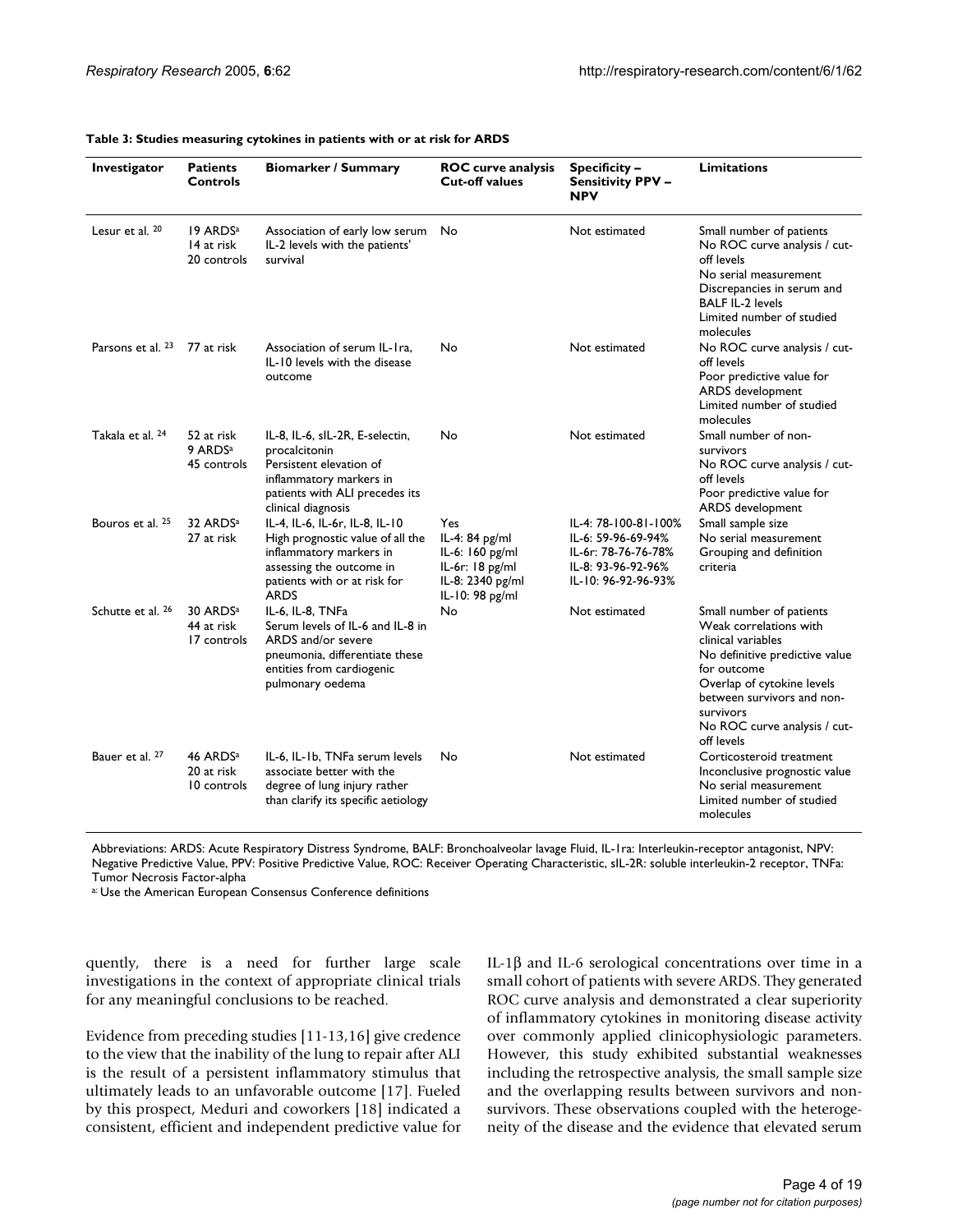cytokines may reflect the increased production or decreased clearance and not the disease activity pose major limitations to the aforementioned findings.

In another study, Agouridakis et al. [19] evaluated both the prognostic and predictive significance of IL-2 and IL-15 for the development and outcome of patients at risk who developed ARDS or patients at risk who never developed ARDS, respectively. They applied ROC curve analysis and showed an excellent predictive value of cytokine plasma levels in terms of specificity and sensitivity compared to those observed in BALF. The most remarkable ascertainment of this study was the emergence of the discriminative usefulness of elevated IL-2 and IL-15 serological concentrations in patients with ARDS or at risk for ARDS. Nevertheless, the small number of patients enrolled combined with the lack of serial measurements throughout the clinical course of the disease and the causal diversity of the syndrome render major uncertainty to these findings.

On the contrary with other analyses [16,18], Lesur et al [20] found lower blood IL-2 levels in patients with ARDS compared to those that never developed the syndrome. In addition, evidence of this study regarding the strong association of early low serum IL-2 levels with the patients' survival corroborated earlier findings [16]. Potential criticism of this study include the small number of patients recruited, the absence of multiple time-point evaluation of the cytokine plasma concentrations and more importantly opposite and disproportional fluctuations of IL-2 content in serum and BALF in patients with or without ARDS.

The role of several inflammatory cytokines in monitoring the disease activity and predicting the survival in patients with ARDS has aroused increasing attention the past decade. One of the most intriguing aspects of the application of these biomarkers in the daily clinical practice is the early detection of patients admitted to the intensive care unit (ICU) that will develop ARDS. This approach will allow anti-inflammatory and other supportive treatments to be evaluated or eventually modified before they have failed. Predictive levels of inflammatory cytokines (IL-1, IL-2, IL-6, IL-8) for ARDS development in at risk patients have been extensively reported with controversial results [16,17,21,22]. The importance of considering inflammatory constituents of serum in patients at risk for ARDS was initially raised by Parsons et al [23]. Authors conducted a large prospective analysis and demonstrated that although immunological parameters (IL-1ra and IL-10) were elevated in patients at risk for ARDS and exhibited a remarkable association with the disease outcome, none of these could predict the development of the syndrome.

These observations were extended by the results of Takala et al. [24] who showed that serum levels of inflammatory mediators albeit their persistent elevation in patients with unresolving ALI, preceding its clinical diagnosis, were of poor discriminative value in patients with ALI that did or did not develop ARDS. Nevertheless, these findings provided us with useful knowledge about the inflammation marker profile on the days preceding diagnosis of ARDS, indicating a potential relation of sustained inflammatory response with a poor outcome.

With this aim in mind, Bouros et al. [25] measured prospectively a slew of cytokines in the serum and BALF in ICU patients to identify predictive factors for the course and outcome of ARDS. The most remarkable result of this analysis was that almost all serum molecules studied showed a high prognostic value in assessing the outcome in patients with or at risk for ARDS. However, laboratory parameters failed to prove a positive correlation with the prediction of ARDS development evidence consistent with earlier studies [23,24]. Moreover, major caveats that should be taken under consideration include the limited number of patients, the lack of sufficient follow-up serum data and the marked causal heterogeneity of the syndrome that could be a reason for the contradictive results reported in previous studies [20,23-25]. Further prospective studies with sufficient statistical power are required to validate these results and ameliorate the predictive role of circulating inflammatory mediators in patients at risk for ARDS.

Although the role of cytokines in the pathogenesis of ARDS has been extensively investigated, their importance in the differential diagnosis has not been clearly defined. It is widely accepted that numerous insults may lead to ARDS following a common pathway. Furthermore, a variety of conditions including severe pneumonia imitate clinical and radiological manifestations of ARDS and thereby it is often difficult to differentiate them. However, this would be a fruitful application because the treatment of these conditions differs considerably. Many groups of investigators have attempted to produce a discriminative systematic inflammatory profile and although much good work has been done towards this direction, the results still remain controversial.

Schutte and co-workers [26] provided us with a really well done and heavily informative paper concerning the systemic cytokine profile in patients with ARDS, severe pneumonia and cardiogenic pulmonary oedema. Authors found remarkably and consistently elevated serum levels of IL-6 and IL-8 in ARDS and/or severe pneumonia, differentiating these entities from cardiogenic pulmonary oedema. Nevertheless, they were unable to separate the various entities of ARDS and states of severe pneumonia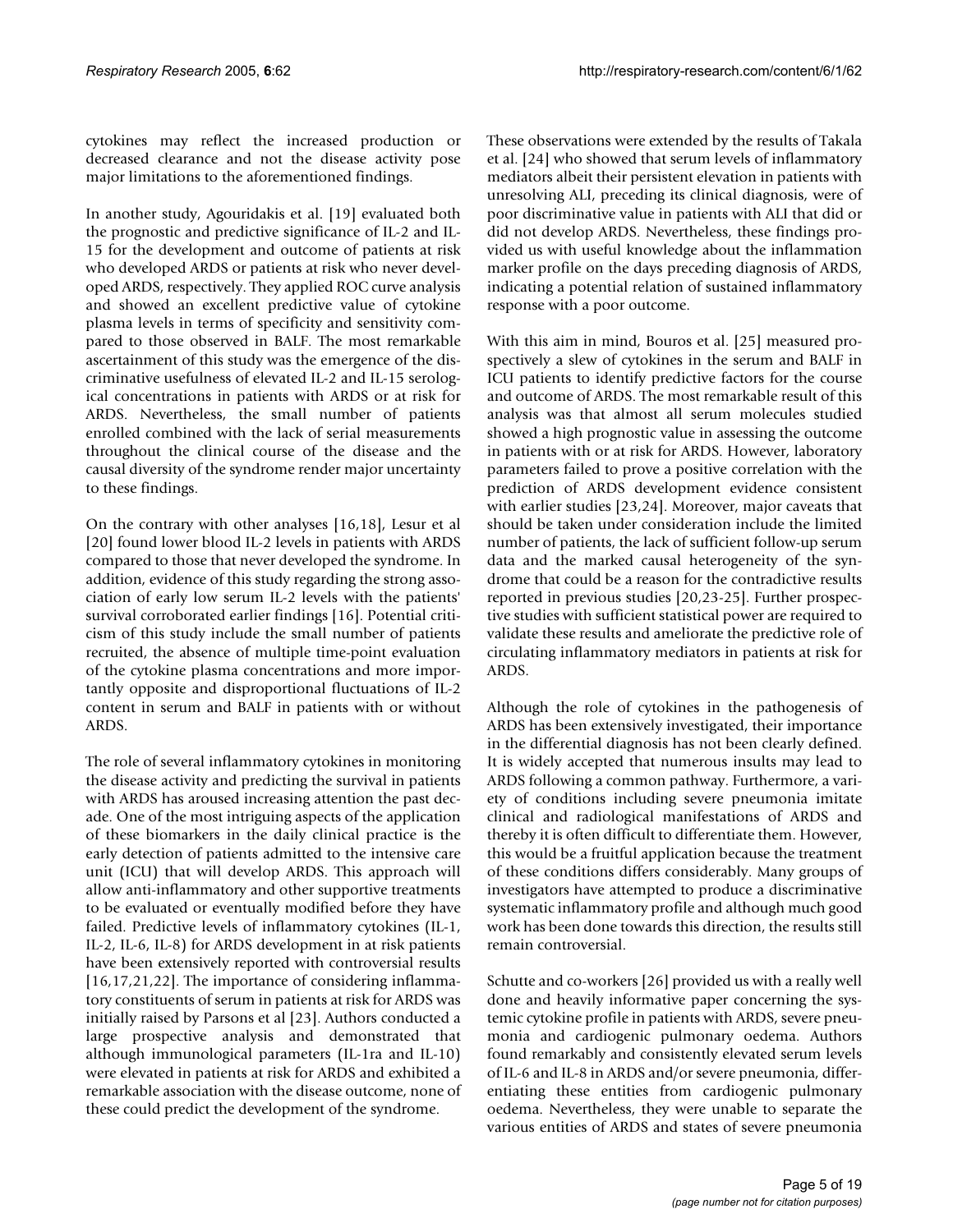| Investigator          | <b>Patients</b><br><b>Controls</b>    | <b>Biomarker / Summary</b>                                                                                                                                                                                                                             | <b>ROC</b> curve analysis<br><b>Cut-off values</b>                                  | Specificity -<br><b>Sensitivity PPV-NPV</b>                                                                      | <b>Limitations</b>                                                                                                                                              |
|-----------------------|---------------------------------------|--------------------------------------------------------------------------------------------------------------------------------------------------------------------------------------------------------------------------------------------------------|-------------------------------------------------------------------------------------|------------------------------------------------------------------------------------------------------------------|-----------------------------------------------------------------------------------------------------------------------------------------------------------------|
| Donnelly et al. 39    | 82 at risk<br>14 ARDSa<br>62 controls | E-selectin levels were not<br>correlated with ARDS<br>development and patients'<br>mortality. L-selectin levels<br>exhibited a significant<br>prognostic value                                                                                         | No                                                                                  | Not estimated                                                                                                    | Heterogeneity of studied<br>population (trauma-<br>sepsis)<br>No ROC curve analysis /<br>cut-off levels No serial<br>measurement                                |
| Boldt et al. 40       | 50 at risk                            | Constantly lower E-selectin,<br>ICAM-1 and VCAM-1 levels<br>in survivors experiencing<br>polytrauma than in<br>nonsurvivors                                                                                                                            | No                                                                                  | Not estimated                                                                                                    | Small sample size<br>Causal diversity of patient<br>group<br>No definitive association<br>with patients' mortality<br>No ROC curve analysis /<br>cut-off levels |
| Cowley et al. 41      | 40 SIRS<br>85 controls                | Superiority of E-selectin<br>plasma levels in predicting<br>organ dysfunction and death<br>patients with SIRS<br>comparing to ICAM-1                                                                                                                   | No                                                                                  | Not estimated                                                                                                    | Small number of patients<br>Causal diversity of<br>patients studied<br>No ROC curve analysis /<br>cut-off levels                                                |
| Sessler et al. 43     | 25 at risk<br>12 controls             | Association of elevated<br><b>ICAM-I</b><br>Sequential plasma levels<br>with the severity of shock                                                                                                                                                     | Yes<br>ICAM-1: 715 ng/ml<br>(predicting survival)                                   | Not reported                                                                                                     | Small sample size<br>Heterogeneity of studied<br>population<br>Inconclusive association<br>with disease Severity                                                |
| Kayal et al. 44       | 32 at risk<br>9 controls              | Cut off values of E-selectin.<br>ICAM-1 and VWF serum<br>levels predicted survival<br>outcome                                                                                                                                                          | Yes<br>E-selectin: 128 ng/ml<br>$ICAM-I: 715$ ng/ml<br><b>VWF: 717%</b>             | E-selectin: 73-80-67-85%<br>ICAM-1: 80-90-75-92%<br>VWF: 87-8080-87%                                             | Small number of patients<br>Most of the patients<br>developed secondary ALI                                                                                     |
| Agouridakis et al. 45 | 23 ARDSa<br>42 at risk                | TNFa, IL-1, ICAM-1,<br><b>VCAM-I</b><br><b>ICAM-1 and VCAM-1</b><br>showed a high NPV for<br>ARDS development<br>Correlation with the<br>disease outcome<br>None of the studied<br>markers was an<br>independent factor for<br><b>ARDS</b> development | Yes<br>TNFa: 325 pg/ml<br>IL-1: 225 pg/ml<br>ICAM-1: 300 pg/ml<br>VCAM-1: 260 pg/ml | For ARDS development<br>TNFa: 62-75-38-89%<br>IL-1: 58-88-39-94%<br>ICAM-1: 69-75-42-90%<br>VCAM-1: 73-88-50-95% | Small sample size<br>No serial measurement<br>None of the studied<br>markers was an<br>independent factor for<br><b>ARDS</b> development                        |

#### **Table 4: Studies measuring markers of endothelium activation in patients with or at risk for ARDS**

Abbreviations: ALI: Acute Lung Injury, ARDS: Acute Respiratory Distress Syndrome, ICAM-1: Intercellular Cell Adhesion Molecule-1, IL: Interleukin, ROC: Receiver Operating Characteristic, SIRS: Systematic Inflammatory Response Syndrome, TNFa: Tumor Necrosis Factor-alpha, VCAM-1: Vascular Cell Adhesion Molecule-1, VWF: von Willebrand factor antigen, a: Use the American European Consensus Conference definitions

based solely on alterations in the immunomodulatory pattern.

To streamline these observations, Bauer et al. [27] tested the potential of inflammatory markers (TNFa, IL-1β, IL-6) to differentiate between these two diseases. Results in harmony with the previous study [26] demonstrated higher TNFa serological concentrations in patients with ARDS from the remaining populations. However, they revealed the ability of immunological parameters to associate better with the degree of lung injury rather than clarify its specific aetiology. No clear relationship between serological data and patients' survival was observed. In addition, this

data exhibits major limitations, including the absence of uniform methodology (use of corticosteroid treatment in some of the patients), serial measurements and the lack of knowledge regarding serum alterations in other components of the inflammatory network (Tables [2](#page-2-0) and [3](#page-3-0)).

#### **Other serological parameters** *Markers of endothelium activation (Tables 4 and [5](#page-6-0))*

The pathophysiologic sequence characterizing ALI involves apart from cytokine, free radical, proteases and aracidonic acid metabolites release, the endothelial and neutrophil activation which initiate a cascade of leukocyte-endothelium interactions and adhesions. This is fol-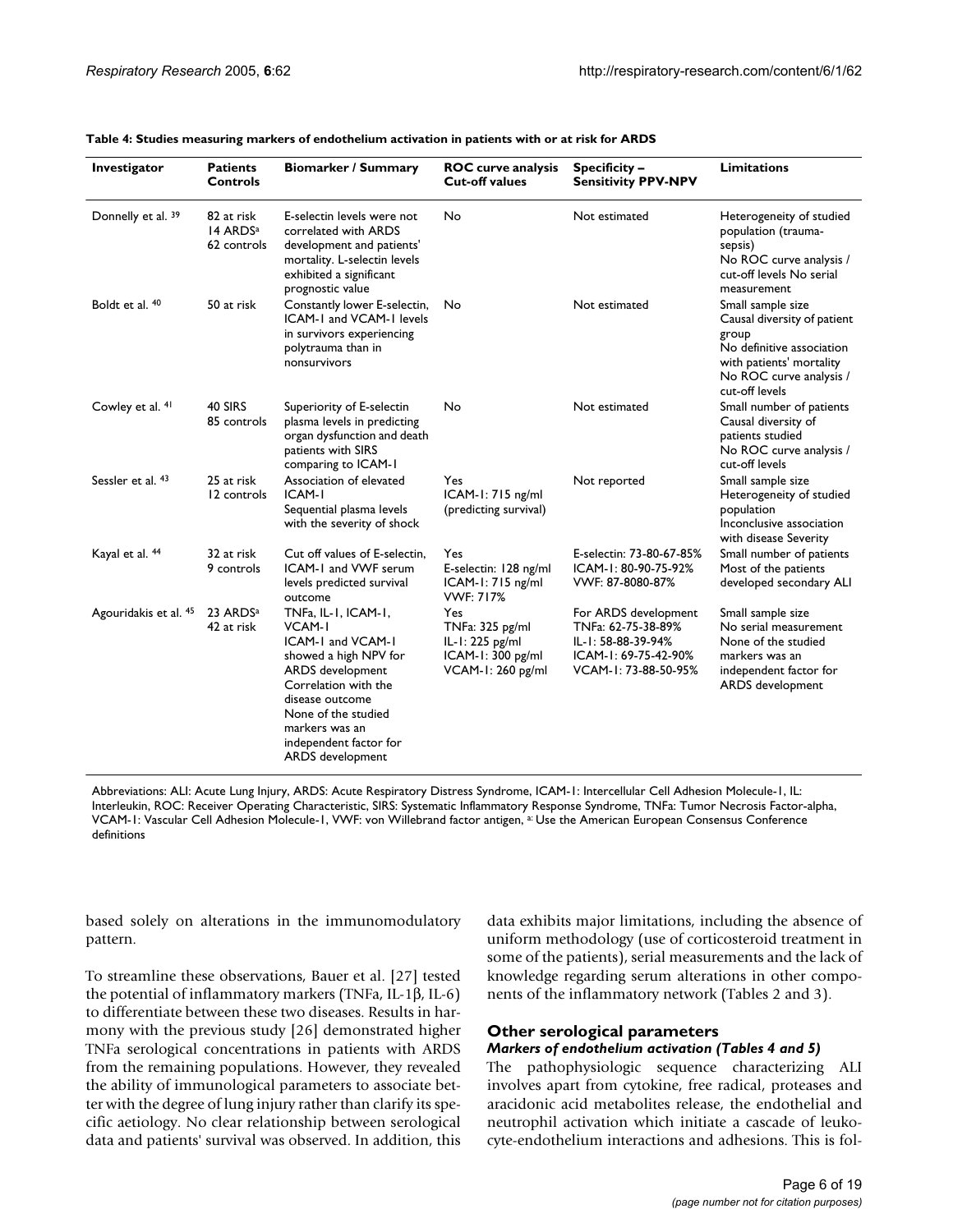| Investigator                   | <b>Patients</b><br>Controls             | <b>Biomarker / Summary</b>                                                                                                                                                                                         | <b>ROC</b> curve analysis<br><b>Cut-off values</b> | Specificity -<br><b>Sensitivity PPV-</b><br><b>NPV</b> | <b>Limitations</b>                                                                                                                                                                                                                |
|--------------------------------|-----------------------------------------|--------------------------------------------------------------------------------------------------------------------------------------------------------------------------------------------------------------------|----------------------------------------------------|--------------------------------------------------------|-----------------------------------------------------------------------------------------------------------------------------------------------------------------------------------------------------------------------------------|
| Rubin et al. 47                | 45 at risk                              | Elevated plasma VWF is an<br>early predictor of ALI in<br>nonpulmonary sepsis<br>syndrome                                                                                                                          | Yes<br><b>VWF: 450%</b>                            | 77-87-80%                                              | Small sample size 25% of<br>patients had already lung<br>injury at the time sepsis was<br>diagnosed<br>Exclusion of patients who<br>developed<br>ALI from a primary<br>pulmonary source VWF<br>levels measured by an old<br>assay |
| Ware et al. 48                 | 51 ALI/ ARDS <sup>a</sup><br>4 controls | VWF is an independent<br>predictor of hospital mortality<br>in patients with ALI                                                                                                                                   | No<br><b>VWF:450%</b>                              | 91-44-83-62%                                           | Inadequate sample volume<br>Heterogeneity of studied<br>population<br>No ROC curve analysis                                                                                                                                       |
| Ware et al. 49                 | 559<br>ALI/ ARDS <sup>a</sup>           | Significant correlation of<br>elevated VWF plasma levels<br>with mortality, duration of<br>unassisted ventilation and<br>organ failures. No differences<br>of VWF levels between septic<br>and non septic patients | No                                                 | Not estimated                                          | Not definitive association<br>with patients' mortality<br>Lack of knowledge regarding<br>the cellular source and the<br>mechanisms of elevated<br><b>VWF</b> serum levels<br>No ROC curve analysis /<br>cut-off values            |
| Moalli et al. 50               | 35 at risk<br>10 ARDS<br>9 controls     | VWF levels were higher in<br>ARDS compared with at risk<br>VWF levels are not helpful in<br>predicting ARDS development                                                                                            | No                                                 | Not reported                                           | Limited number of patients<br>No ROC curve analysis /<br>cut-off values                                                                                                                                                           |
| Moss et al. <sup>51</sup>      | 96 at risk                              | VWF is not predictive of<br>development of ARDS                                                                                                                                                                    | Yes<br><b>VWF:273%</b><br><b>VWF:399%</b>          | 47-70%<br>52-64%                                       | Causal diversity of patients<br>studied<br>No definitive relation with<br>disease severity                                                                                                                                        |
| Sabharwal et al. <sup>52</sup> | 22 ARDS<br>21 at risk                   | No significant association of<br>VWF blood levels with<br>patients' mortality                                                                                                                                      | No                                                 | Not estimated                                          | Small sample size<br>Retrospective study<br>No ROC curve analysis /<br>cut-off values                                                                                                                                             |
| Bajaj et al. 53                | 18 ARDS<br>15 at risk<br>27 controls    | Serum VWF levels were non-<br>useful markers for predicting<br>ARDS in at risk patients                                                                                                                            | Yes<br><b>VWF: 300%</b>                            | 71-62-34%                                              | Limited number of patients<br>No serial measurement<br>Coexisting multisystem<br>organ failure<br>Heterogeneity of studied<br>population                                                                                          |
| Moss et al. 54                 | 55 at risk<br>14 ARDS<br>II controls    | ICAM-1, E-selectin, VWF<br>Degree of endothelial<br>activation varied in patients at<br>risk for ARDS from different<br>etiologic factors                                                                          | No                                                 | Not estimated                                          | Small sample size<br>Heterogeneity of studied<br>population                                                                                                                                                                       |

#### <span id="page-6-0"></span>**Table 5: Studies measuring markers of endothelium activation in patients with or at risk for ARDS**

Abbreviations: ALI: Acute Lung Injury, ARDS: Acute Respiratory Distress Syndrome, ICAM-1: Intercellular Cell Adhesion Molecule-1, NPV: Negative Predictive Value, PPV: Positive Predictive Value, ROC: Receiver Operating Characteristic, VCAM-1: Vascular Cell Adhesion Molecule-1, VWF: von Willebrand factor antigen

a: Use the American European Consensus Conference definitions

lowed by transendothelial migration of neutrophils and release of their cytotoxic products, ultimately resulting to microvascular and tissue injury [28].

Adhesion of neutrophils to the endothelium is regulated by at least three adhesion molecule families including selectins (E, L and P), integrins and the immunoglobulin superfamily (intercellular adhesion molecule- ICAM-1 and vascular cell adhesion molecule-VCAM-1) and by chemotactic signals [29,30]. Initial interactions of leukocytes and the endothelium are mediated by members of the selectin family inducing (loose) contact with the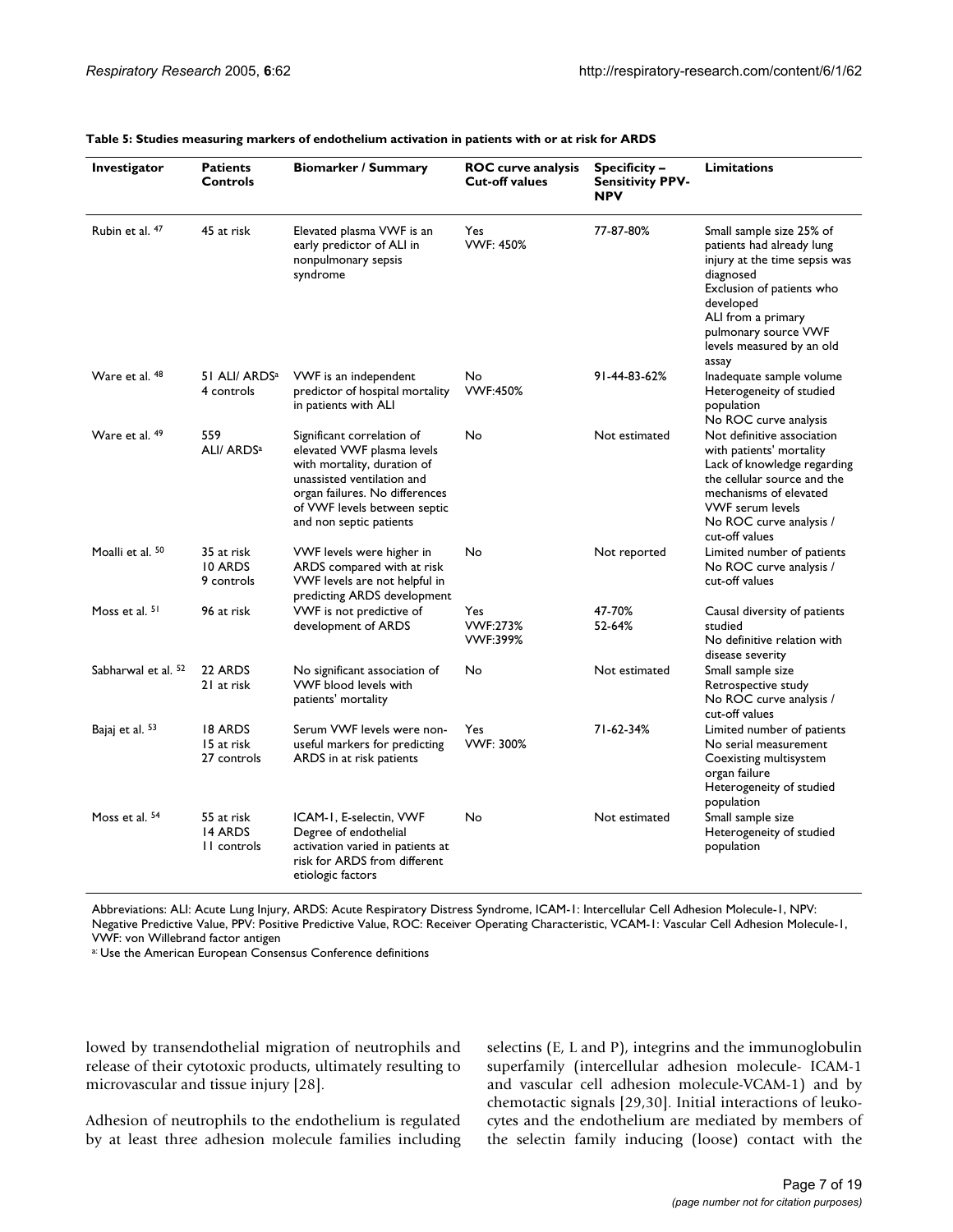endothelium also known as *rolling*, followed by firm adhesion requiring members of the integrin (β2) and immunoglobulin family (ICAM-1) [31,32].

In recent years, soluble isoforms of some of these molecules {soluble-(s)-E-selectin, sICAM-1, sVCAM-1} have been detected in the circulating blood under various inflammatory conditions [33-35]. Mechanisms that could potentially explain an increase in circulating adhesion molecules include cytokine-induced (IL-1, TNFa) overexpression by the endothelial cells, increased proteolytic cleavage of endothelial-bound adhesion molecules secondary to endothelial damage or both [33,35]. One attractive feature of these molecules and mostly E-selectin is that since their expression is almost restricted to stimulated endothelial cells [32] their presence in serum should potentially reflect the state of endothelium in disease and subsequently the disease severity in ALI.

Other potential markers of endothelial cell injury that were delineated to shed further light into the pathophysiologic process of ALI include von-Willebrand factor antigen (VWF), a macromolecular antigen that is produced predominantly by endothelial cells and to a lesser extent by platelets and megakaryocytes [36]. Endothelial perturbation (as in at risk state) or injury (as in ARDS) results to the release of VWF from preformed stores into the circulation [37,38]. Therefore, it appears that circulating VWF concentrations may serve as a suitable predictive marker for development of ARDS in patients at risk.

So far, the potential usefulness of adhesion molecules and other markers of endothelial cell damage in reflecting the severity of endothelial damage and predicting the development or the final outcome of the disease is a subject of ongoing controversy. One of the first and most informative studies addressing this important issue was conducted by Donnelly et al [39]. Authors demonstrated in a large cohort of patients at risk for ARDS, that mean circulating levels of sE-selectin were not correlated with subsequent ARDS development and patients' mortality. However, low values of sL-selectin exhibited a significant prognostic value. In contrast, Boldt et al. [40] studying the behaviour over 5 d of adhesion molecules (sE-selectin, sICAM-1 and sVCAM-1) in subjects experiencing polytrauma found constantly higher levels in nonsurvivors. In accordance to these findings, Cowley and colleagues [41] showed a superiority of sE-selectin plasma levels in predicting organ dysfunction and death in a group of patients with systemic inflammatory response (SIRS) comparing to sICAM-1 peripheral concentrations. This indicated that measurement of adhesion molecules could serve to advantage in the management of patients with sepsis. Nonetheless, the heterogeneity of patients studied (septic shock and polytraumatic) may justify these controversial

results, since E-selectin expression has been found much greater in septic than in traumatic shock in experimental models [42].

Moreover, the relationship between the consequences of sepsis (organ failure, mortality) and blood levels of potential markers of endothelial-cell activation was strengthened by Sessler and co-workers [43]. Results from this study focusing on sICAM-1 sequential plasma levels, were suggestive of a strong association between the severity of shock (as determined by the presence of hypotension and the requirement of vasoactive drugs) and the circulating concentrations of the marker. The aforementioned observations were further confirmed by the study of Kayal et al [44]. Cut off values for three markers of endothelial activation were determined prospectively by ROC curve analysis and clearly predicted survival outcome with high sensitivity and specificity in a limited number of at-risk patients with secondary ALI.

Despite that the role of soluble adhesion molecules in other inflammatory conditions strongly associated with ARDS [40-44] is well known, their value as markers of the disease progression and mortality has not been extensively studied in ARDS patients. To streamline these observations, Agouridakis et al. [45] scrutinized the role of two adhesion molecules (ICAM-1, VCAM-1) in parallel with proinflammatory cytokines in predicting the ARDS development and relating to the disease outcome. None of the studied mediators was found to be an independent factor for ARDS development, whereas both groups of molecules exhibited a considerable negative predictive value for ARDS development both in serum and BALF. Additionally, ROC curve analysis showed a clear superiority of plasma parameters in correlating with the disease outcome compared with BALF molecules. Further studies with serial BALF and serum measurements should be designed to elucidate the exact role of these markers over time in reflecting the disease behaviour and predicting the likelihood of progression.

Elevated circulating concentrations of VWF in patients with ALI/ARDS were first reported in 1982 [46]. Their potential significance in predicting ARDS development was first demonstrated by Rubin and colleagues [47] who found that increased plasma levels of this marker exhibited a high predictive value both for the development of ARDS and for identifying patients with nonpulmonary sepsis who were unlikely to survive. However, authors did not use the uniform criteria for the definition of ARDS and risk state [3], evidence that poses major limitations to the results of the study.

Furthermore, in an aforementioned study, Kayal et al. [44] in parallel with other findings reported a marked and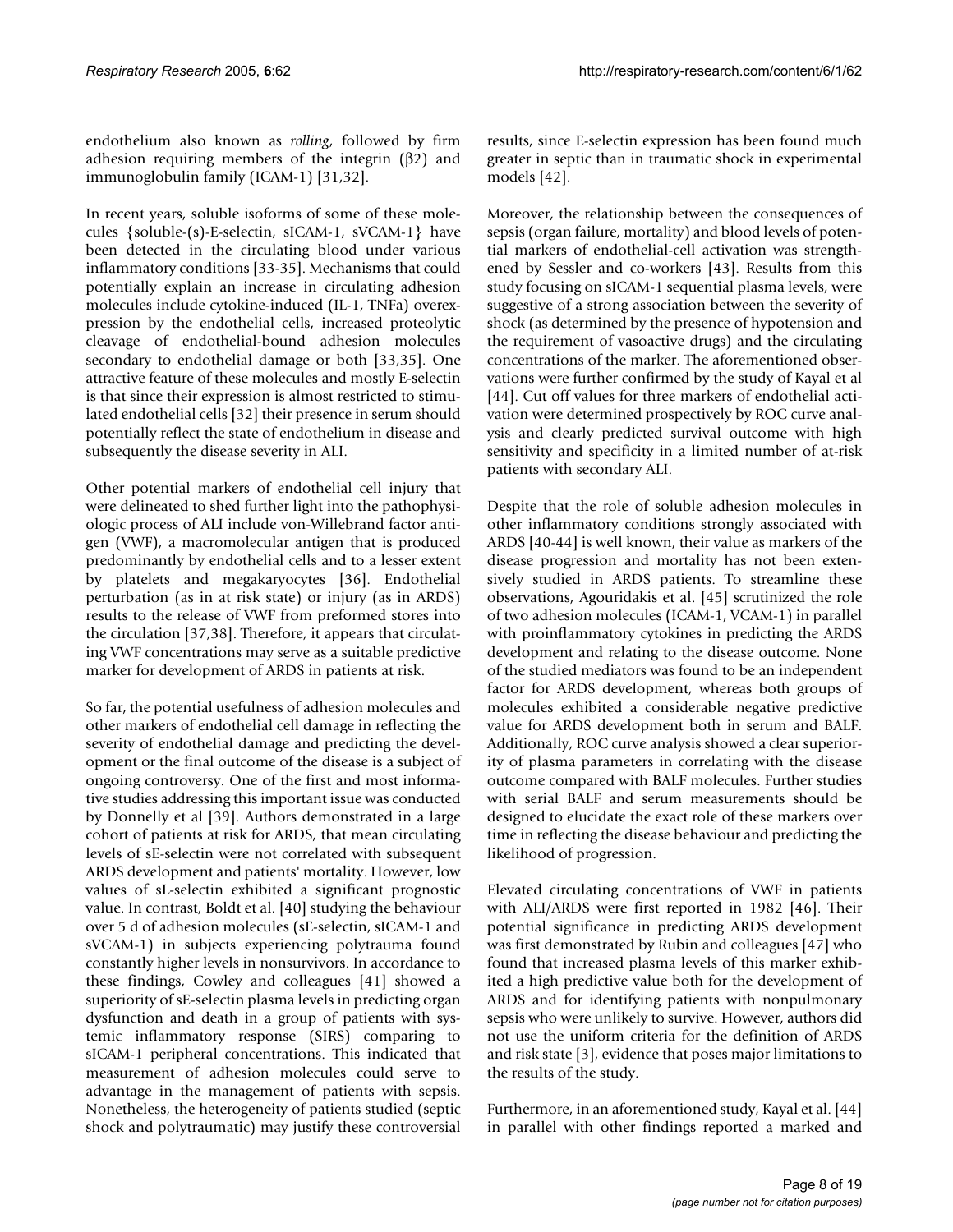independent association of circulating VWF with the disease severity as assessed by other commonly applied clinical variables. These findings were further supported by a single-center study from Ware et al [48]. They conducted the first comparative study of VWF concentrations in both plasma and edema fluids of patients with early ALI from a variety of causes and reported that serum VWF levels were an independent predictor of hospital mortality and were associated with longer duration of mechanical ventilation. Potential criticisms of this study was the implementation of high tidal volume ventilation that possibly increased systemic endothelial activation, the small sample size, the lack of sequential measurement and the fact that the studied biomarker appeared not to be endothelial-specific since it is produced in small amounts by platelets [36].

To streamline these observations and ameliorate potential hardships the same group of authors {Ware et al. [49]} carried out a multicenter study of 559 patients with ALI and ARDS which was recently published. In accordance with earlier studies [48], a significant correlation of elevated VWF plasma levels with adverse outcomes, including mortality, duration of unassisted ventilation and organ failures was pointed out. Intriguingly, authors demonstrated for the first time a negative association between markers of endothelial activation and presence or absence of sepsis, supporting the hypothesis that ALI might be an independent cause of systemic endothelial activation and injury. Finally, in the same study no modulation of plasma VWF concentrations by protective mechanical ventilation was observed. Despite the remarkable power of the presented findings, there are substantial weaknesses that deserve further investigations including the inconclusive analysis of the plasma VWF levels associated with patients' mortality, the lack of definite knowledge regarding the source of VWF production, and the mechanisms leading to increased peripheral concentrations since the latter also could reflect decreased clearance from the circulation.

Subsequent data derived from other studies [50-54] was rather contradictive and controversial. Even though, Moalli et al. [50] found a poor predictive value of serum VWF levels for the development of ARDS in a group of at risk patients, the biomarker concentrations were correlated with the disease severity,. Similarly, Moss et al. [51] plotted ROC curves and concluded that in patients at risk for ALI/ARDS from multiple causes, serum VWF levels failed to reliably discriminate which patients would develop ARDS. The evidence was further validated by Sabharwal et al [52]. Authors conducted the first study comparing plasma levels between survivors and nonsurvivors in a group of patients both at risk for and with established ARDS and observed no significant association of VWF blood levels with patients' mortality ;predictive value of the marker was not reported. In agreement with the previous study, a study from the same group of scientists {Bajaj et al. [53]} using standard criteria for the definition of ARDS and at risk state [3] demonstrated the inability of three endothelial-specific proteins including VWF to predict the progression of ARDS in at risk patients. Nonetheless, major caveats that should be addressed include the fact that many at-risk patients had already some degree of ALI, the lack of serial measurement that could potentially show a trend towards prediction of ARDS development and the causal diversity of patients examined that could possibly affect the results of the study. The latter limitation was addressed by Moss et al. [54] who established that the degree of endothelial activation as determined by the plasma levels of VWF (higher in subjects with sepsis than patients with trauma) is not uniform in all patients at risk for developing ARDS.

Accumulated evidence from the preceding studies suggest that the etiologic diversity of patients enrolled renders major uncertainty to the reliability of the results and highlights the necessity for further prospective studies using standard criteria for the definition of ARDS and analyzing well defined and uniform group of at risk patients in order to produce knowledge of high scientific rigidity. Direct comparison of the different studies is difficult and in a way meaningless because of the use of varying definitions for ARDS and at-risk patients as well as the inclusion of different patient populations, in which of them some degree of ALI was probably already present (Tables [3](#page-3-0)a and [3](#page-3-0)b).

### *Markers of neutrophil activation (Table [6](#page-9-0))*

Generally, it is strongly believed that ARDS arises as a result of tissue injury secondary to sequestration of inflammatory cells, tissue invasion, and secretion of cytotoxic products. Neutrophils have received much attention as key part of this process. Although ARDS has been described in neutropenic patients [16,55] there is increased evidence implicating neutrophils in most cases of ARDS. They have been reported by several studies [56,57] to exert an important role in the early phase of ALI characterized by architecture remodeling, surfactant and epithelial toxicity. They use a wide array of enzymes during the process of transmigration through biological membranes such as alveolar-capillary barrier [58]. These enzymes include, metalloproteinases (MMPs) such as MMP-9 also called gelatinase B which is secreted from preformed neutrophil granules in response to a variety of stimuli including proinflammatory cytokines (IL-8, TNFa). MMP-9 is secreted as a zymogen, and then activated by a variety of other proteases such as elastase, and plays a crucial role in digesting basement membranes [58,59]. Therefore, it has been speculated that metallopro-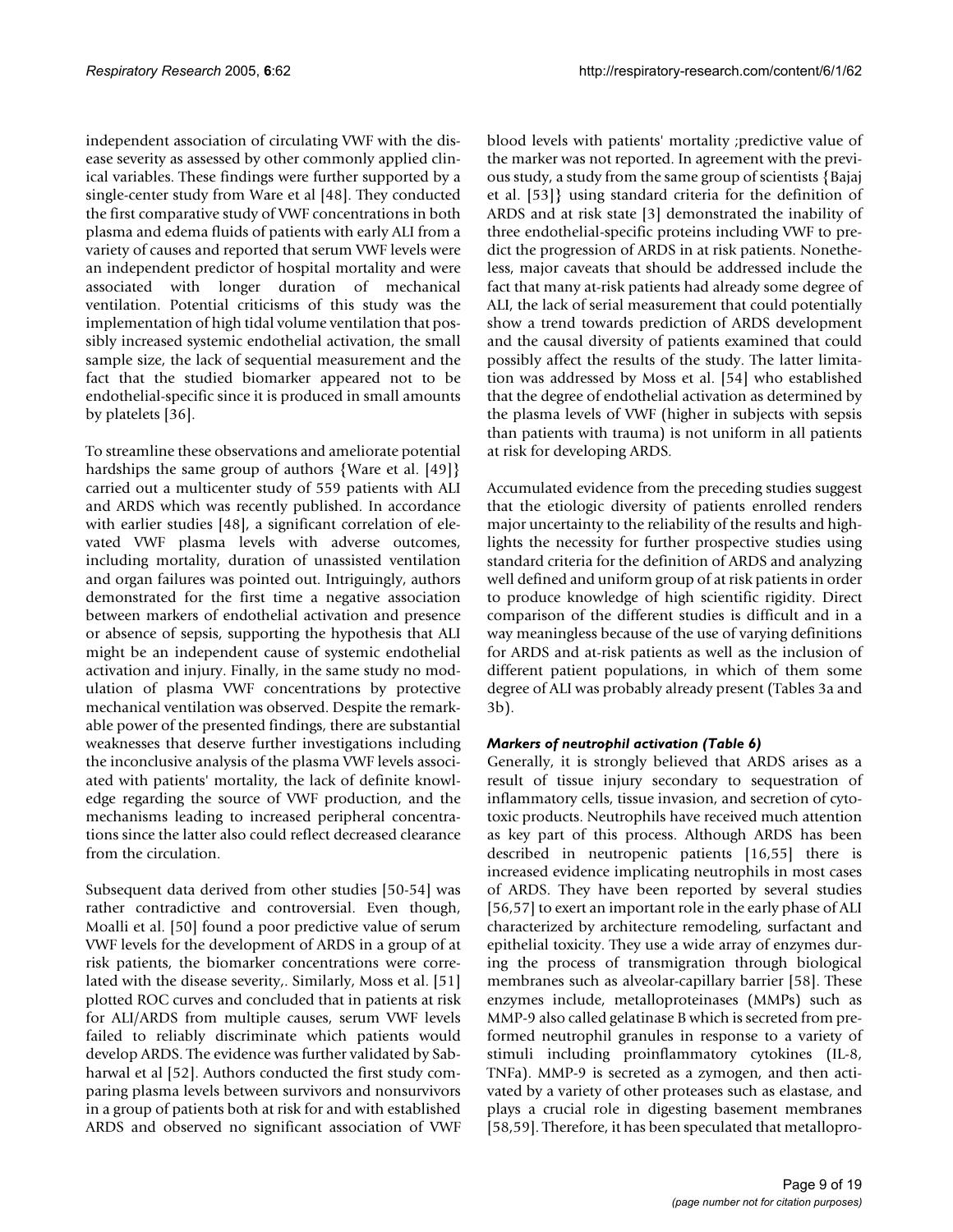| Investigator       | <b>Patients</b><br>Controls        | <b>Biomarker / Summary</b>                                                                                                                                       | <b>ROC</b> curve analysis<br><b>Cut-off values</b>                      | Specificity -<br><b>Sensitivity PPV -</b><br><b>NPV</b>                                                                | Limitations                                                                                                                                                                                                                                                                |
|--------------------|------------------------------------|------------------------------------------------------------------------------------------------------------------------------------------------------------------|-------------------------------------------------------------------------|------------------------------------------------------------------------------------------------------------------------|----------------------------------------------------------------------------------------------------------------------------------------------------------------------------------------------------------------------------------------------------------------------------|
| Pugin et al. 60    | 31 at risk<br>23 ARDSa             | IL-8. MMP-2. MMP-9<br>Plasma levels of inflammatory<br>activity are not useful markers<br>in differentiating permeability<br>from hydrostatic pulmonary<br>edema | No                                                                      | Not estimated                                                                                                          | Measurement of circulating<br>proinflammatory cytokines<br>without the appreciation of<br>their inhibitors or receptor<br>antagonists is misleading<br>mainly due to a possible<br>neutralization<br>Small number of patients<br>No ROC curve analysis /<br>cut-off values |
| Amat et al. 64     | 21 ARDS <sup>a</sup><br>14 at risk | Strong association of LTB4 and<br>IL-8 serum levels with the<br>patients' survival.                                                                              | Yes<br>LTB4: 14 pmol/ml<br>IL-8: 150 pmol/ml                            | $LTB4 + IL-8: 88-70-$<br>85-75% (markers of<br>mortality rate)<br>LTB4:85-72-20-98%<br>(marker of ARDS<br>development) | Small sample size<br>Lack of adjustment with<br>the disease severity<br>Inability of LTB4 plasma<br>levels to be an independent<br>predictive marker                                                                                                                       |
| Connelly et al. 66 | 75 at risk<br>8 ARDS <sup>a</sup>  | Serum ferritin is a sensitive and<br>specific predictor of ARDS<br>development                                                                                   | Yes<br>Ferritin (male):270 ng/ml<br>Ferritin (female): 680 ng/ml        | 71-83-86-67%<br>90-60-82-75%                                                                                           | Limited number of ARDS<br>patients<br>Heterogeneity of studied<br>population                                                                                                                                                                                               |
| Sharkey et al. 67  | 42 at risk<br>16 ARDSa             | Correlation of ferritin plasma<br>levels with the development of<br>ARDS, multiple organ failure<br>and severity of lung injury                                  | <b>Yes</b><br>Ferritin (male):270 ng/ml<br>Ferritin (female): 680 ng/ml | 64-73-75-62%<br>92-60-95-75%                                                                                           | Inadequate sample volume<br>Not specific cut-off values<br>Elevated serum levels may<br>reflect a systemic response<br>to a risk factor                                                                                                                                    |

<span id="page-9-0"></span>**Table 6: Studies measuring markers of neutrophil activation and ferritin in patients with or at risk for ARDS**

Abbreviations: ARDS: Acute Respiratory Distress Syndrome, IL: Interleukin, LTB4: Leukotriene B4, MMP-Metalloproteinase, NPV: Negative Predictive Value, PPV: Positive Predictive Value, ROC: Receiver Operating Characteristic, a: Use the American European Consensus Conference definitions

teinases probing aspects of the inflammatory response could be utilized as markers of neutrophil activation and subsequently to reflect disease activity and severity, shedding further light into the pathogenesis of ARDS.

Fueled by this prospect, Pugin et al. [60] compared the concentrations of proinflammatory cytokines and collagenases in serum and pulmonary oedema fluids in a small group of patients with ARDS and hydrostatic oedema from congestive heart failure. Authors concluded that elevated pulmonary oedema levels of these mediators could differentiate between these conditions, whereas plasma levels of proinflammatory and metalloproteinase activity proved to be of poor discriminative value. The latter observation mirrors the hypothesis that the inflammatory response characterizing ARDS patients is well compartmentalized, with little spillover into the circulation and that the measurement of circulating proinflammatory cytokines without the appreciation of their inhibitors or receptor antagonists is misleading mainly due to a possible neutralization.

To gain a more comprehensive understanding on the role that neutrophils exhibit during the inflammatory cascade resulting to ALI, investigators scrutinized the utility of other chemotactic agents including leukotrienes (LTs). LTs (B4, C4, D4, E4) exert a synergistic role with IL-8 in the neutrophil influx and activation leading to a massive recruitment of neutrophils and to a catastrophic inflammatory response. Their BALF levels have been found elevated in patients with ARDS and their involvement in the alterations of microvascular permeability correlated with the accumulation of pulmonary oedema has been suggested [61-63].

Moreover, Amat et al [64] utilizing ROC curve analysis demonstrated that LTB4 plasma levels could serve as a valuable predictive marker of ARDS in terms of specificity and sensitivity. In the same study, authors performed serial measurement and reported a strong association of both LTB4 and IL-8 peripheral concentrations with the patients' survival. However, the small number of patients enrolled, the lack of adjustment with the disease severity and the inability of LTB4 plasma levels to be an independent predictive marker arise major concerns whether they could monitor disease behaviour and predict ARDS development in at risk patients (Table [6\)](#page-9-0).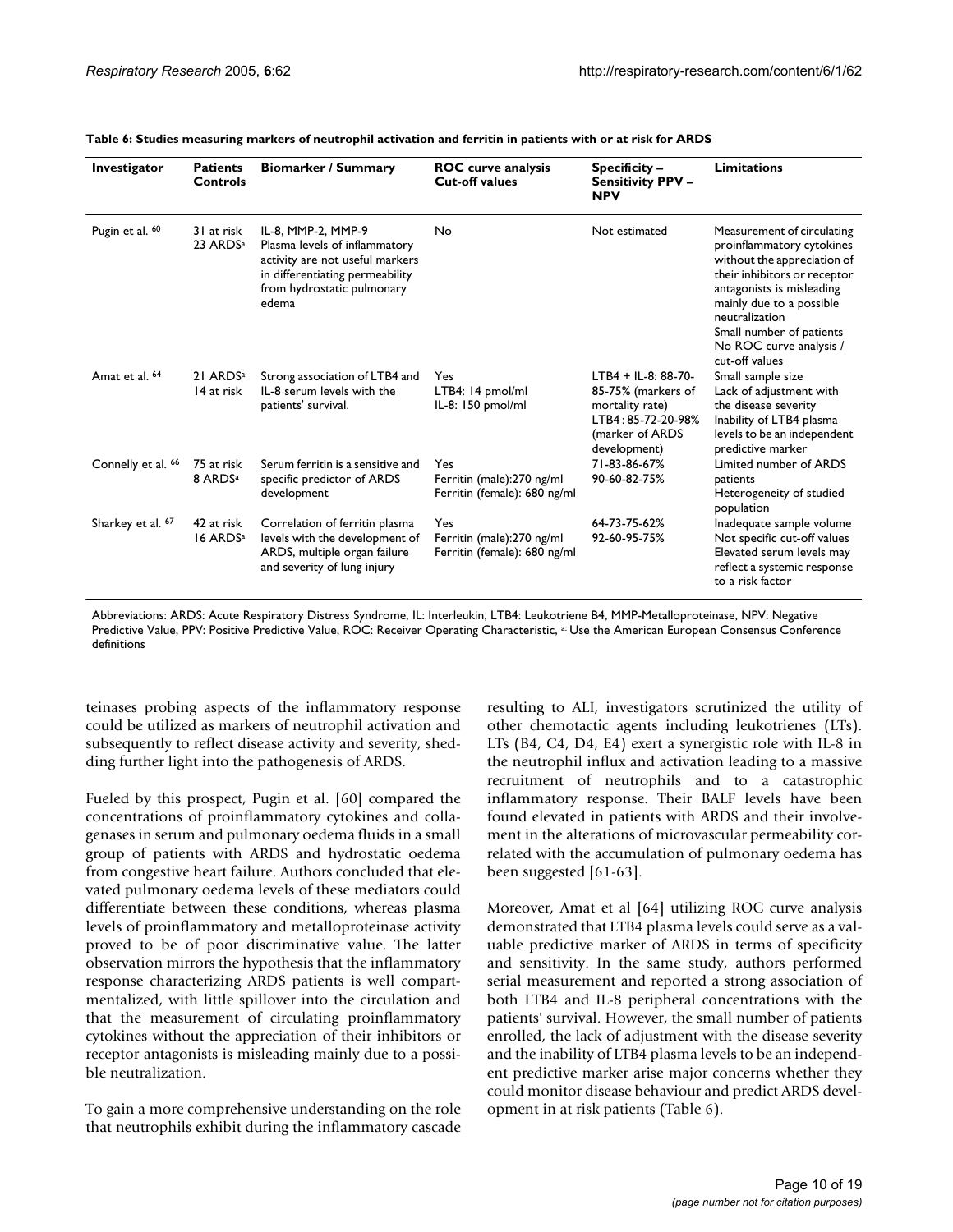## *Ferritin (Table [6](#page-9-0))*

Ferritin is a 480-kDa iron-storage protein that sequesters iron in the ferric (Fe3+) state. It has been speculated that ferritin may serve as a crucial antioxidant mediator because free iron enhances the formation of highly toxic hydroxyl radicals from superoxide anion and hydrogen peroxide. On the other hand, oxidative stress is a condition commonly seen in disorders at risk for ARDS development such as sepsis. Hence, ferritin-derived iron may aggravate oxidative damage in critically ill patients, contributing to the pathologic abnormalities encountered in ARDS. Furthermore, proinflammatory cytokines such as IL-8, IL-6 and TNFa which are increased and presumably participating in the pathogenetic derangements of ARDS have been suggested to promote ferritin synthesis [39,65]. Thereby, it can be concluded that elevated ferritin levels could result from oxidative stress, proinflammatory cytokines and the degree of lung injury, all conditions characterizing the pathogenesis of ARDS and subsequently can be used as prognostic and monitoring tool reflecting the likelihood of ARDS development and the disease severity.

The first study attempted to prove such correlation was conducted by Connelly et al [66]. They plotted ROC curves to estimate the utility of ferritin levels as prognostic factors and produced clinically useful cut-off points which could predict the development of ARDS with high sensitivity, specificity, negative and positive predictive value, both in male and female predominantly septic subjects. However, the heterogeneity of the etiologic factors resulting to ARDS development in at risk patients renders major uncertainty to the rigidity and reliability of the results.

To ameliorate this hardship, the same group of authors {Sharkey et al. [67]} generalized and extended the latter results in a homogeneous group of at-risk patients with multiple trauma demonstrating a strong correlation of initial ferritin plasma levels with the development of ARDS and multiple organ failure. In addition, an association of serum ferritin levels with the severity of lung injury as well as other markers of endothelial activation was also noted supporting the premise that elevated levels could reflect the inflammatory status encountering in ALI. Nonetheless, authors failed to detect specific predictive cut-off values suggesting that circulating concentrations of this biomarker are unable to predict per se the progression to ARDS. A possible explanation could arise from the hypothesis that elevated levels of this marker must reflect a systemic response to a risk factor, which may prove to reduce its specificity (Table [6\)](#page-9-0).

# **Lung epithelium-specific proteins (Table [7](#page-11-0))**

Beyond other important functions, the lung epithelium produces complex secretions, including mucus blanket, surfactant proteins, as well as several proteins important for host defense [68].

Sampling the epithelial lining fluid by bronchoalveolar lavage (BAL) represents the common means of studying the proteins secreted by the lung epithelium and investigating their alterations in lung disorders [69]. However, the past fifteen years pioneering studies [70] showed the presence of these proteins in the bloodstream as well, even though in small amounts. Because these proteins are mainly, if not exclusively secreted within the respiratory tract, their occurrence in the vascular compartment can be explained by several hypothetical mechanisms including, leakage from the lung into the bloodstream, increased production by the alveolar type II cells or diminished clearance rates from the circulation [68].

### *Surfactant-associated Proteins*

Pulmonary surfactant is a complex and highly surface active material covering the alveolar space of the lung. Biochemically, surfactant is a molecular mixture composed mainly of structurally heterogeneous phospholipids. A major function of pulmonary surfactant is to reduce the surface tension at the air-liquid interface of the alveolus, thereby preventing alveolar collapse on expiration. It has also been demonstrated that the surfactant contains specific proteins [71]. Four surfactant-specific proteins with different structural and functional properties have so far been identified. They were named surfactant protein- (SP)-A, SP-B, SP-C and SP-D according to the chronologic order of their discovery [72] and have been divided in two distinctive groups, the low-molecular-weight hydrophobic SP-B and SP-C and the high-molecular-weighthydrophilic SP-A and SP-D. The latter belong to the collectin subgroup of the C-type lectin superfamily and are produced by two types of non-ciliated epithelial cells in the peripheral airway, Clara cells and alveolar type II cells. Studies have demonstrated that SP-B and SP-C seem to play an essential role for the adsorption of phospholipids to the air-water interface resulting to a stable phospholipids film and for the dynamic surface-tensionlowering properties [73]. Additional functions of the alveolar surfactant system include prevention of alveolar edema [74] and a pronounced influence, especially of the collectins SP-A and SP-D in the innate immune system of the lung [75,76] and have been used as useful markers for confirming the diagnosis and evaluation of disease activity of various ILDs since they reflect the epithelial damage and turnover [77]. Thus, it has been speculated that alterations of SPs in biological fluids could serve as valuable markers of the severity of the lung injury or clinical outcome in ARDS patients.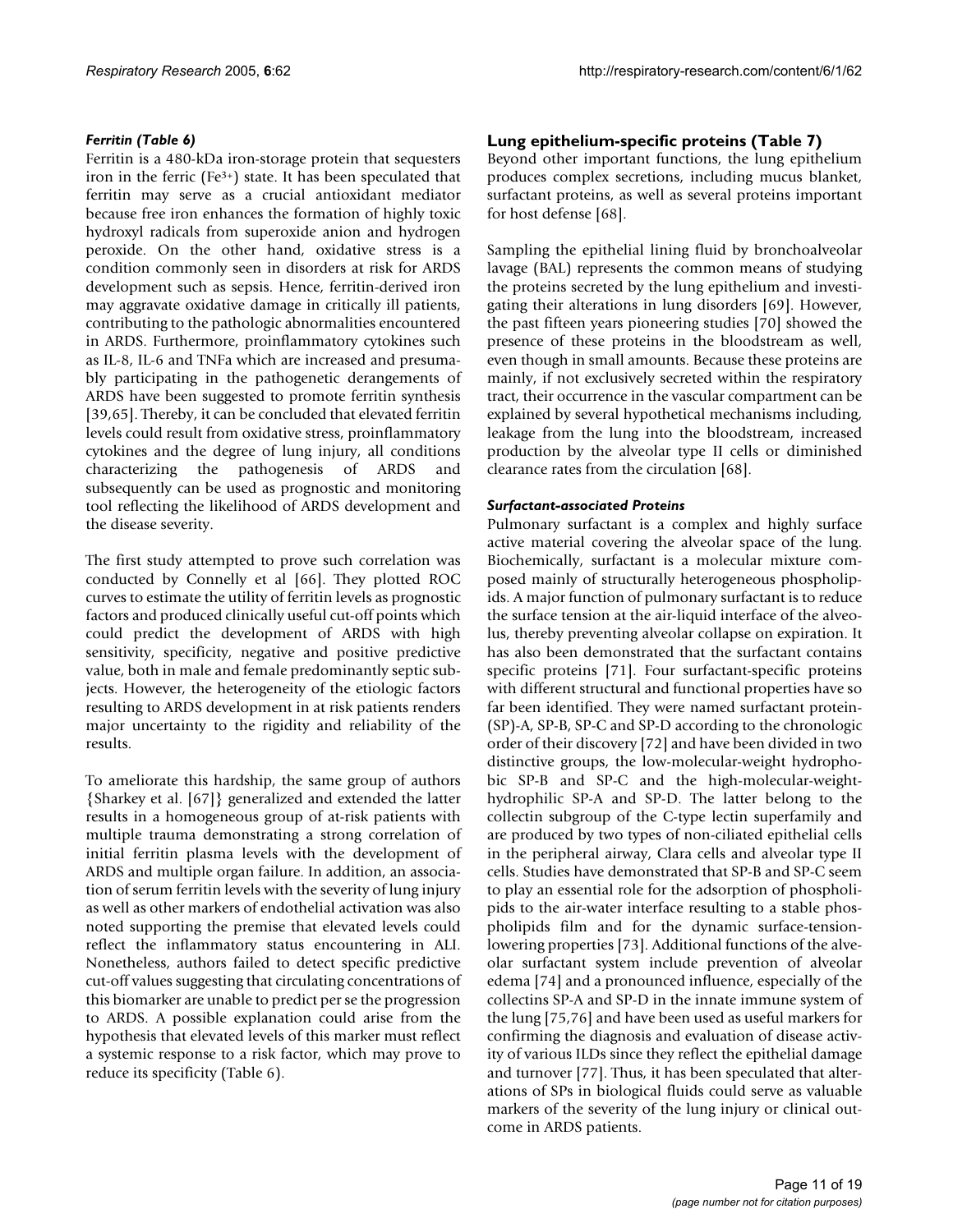| Investigator       | <b>Patients</b><br><b>Controls</b>                | <b>Biomarker / Summary</b>                                                                                                                                                | <b>ROC</b> curve<br>analysis Cut-off<br>values | Specificity –<br><b>Sensitivity</b><br><b>Diagnostic</b><br>accuracy | Limitations                                                                                                                                                                                                                     |
|--------------------|---------------------------------------------------|---------------------------------------------------------------------------------------------------------------------------------------------------------------------------|------------------------------------------------|----------------------------------------------------------------------|---------------------------------------------------------------------------------------------------------------------------------------------------------------------------------------------------------------------------------|
| Doyle et al. 81    | 15 ARDSa<br>10 at risk<br>10 controls             | SP-A is an acute indicator of<br>lung function and<br>alveolocapillary membrane<br>injury                                                                                 | No                                             | Not estimated                                                        | Small number of patients<br>No ROC curve analysis / cut-off<br>values<br>No definitive relation with disease<br>severity                                                                                                        |
| Doyle et al. 82    | 22 ARDS <sup>a</sup><br>10 at risk<br>33 controls | Superiority of SP-B compared to<br>SP-A plasma levels as a marker<br>of lung function and<br>alveolocapillary membrane<br>injury                                          | No                                             | Not estimated                                                        | Only 3 case-control studies<br>Inadequate sample size<br>Lack of adjustment with disease<br>behaviour<br>No ROC curve analysis / cut-off<br>values                                                                              |
| Greene et al. 83   | 41 ARDS <sup>a</sup><br>22 at risk<br>35 controls | SP-A, SP-B, SP-D<br>Serum changes found to be<br>neither sensitive nor specific in<br>predicting the onset of ARDS<br>and discriminating survivors<br>from non-survivors. | Yes<br>Not reported                            | Poor predictive<br>value<br>Low specificity/<br>sensitivity          | Limited number of patients<br>Serial measurements for a short<br>period of time/ Lack of serial<br>measurement for the most severe<br>forms<br>Heterogeneity of studied population<br>Poor predictive value for serum<br>levels |
| Cheng et al. 84    | 36 ARDS <sup>a</sup><br>2 ALI                     | SP-A levels were associated<br>with severity of clinical lung<br>injury and with disease outcome                                                                          | No                                             | Not estimated                                                        | Small sample size<br>Causal diversity of studied<br>population<br>No serial measurement                                                                                                                                         |
| Greene et al. 85   | 51 at risk<br>26 ARDS <sup>a</sup><br>16 controls | SP-A levels are predictive for at<br>risk patients who developed<br>ARDS from sepsis and<br>aspiration but not trauma                                                     | No                                             | Not estimated                                                        | Small sample size<br>No ROC curve analysis / cut-off<br>levels                                                                                                                                                                  |
| Bersten et al. 86  | 54 at risk<br>9 controls                          | SP-B but not SP-A cut-off<br>plasma levels predict ARDS<br>development, particularly in at-<br>risk patients suffering a direct<br>lung injury                            | Yes<br>SP-B: 4.994 ng/ml                       | 78-85-85-78%                                                         | Small number of patients<br>Limited follow-up serum data<br>Most of patients had already lung<br>injury<br>Exclusion of milder at risk patients                                                                                 |
| Eisner et al. 87   | 565<br>ALI/ ARDS <sup>a</sup>                     | SP-A, SP-D<br>Attenuation of SP-D plasma<br>levels by lower volume<br>ventilation strategies                                                                              | No                                             | Not estimated                                                        | Only 2 serial measurements<br>Heterogeneity of studied population<br>Potential selection bias<br>No ROC curve analysis / cut-off<br>levels                                                                                      |
| Ishizaka et al. 95 | 35 at risk<br>27 ARDSa<br>21 controls             | Association of optimal cut-off<br>values of KL-6 serum levels with<br>patients' mortality                                                                                 | Yes<br>KL-6: 253 U/ml                          | 100-87%                                                              | Inadequate sample volume<br>Heterogeneity of studied population                                                                                                                                                                 |
| Sato et al. 96     | 28 ARDSa<br>10 controls                           | Association of KL-6 serum<br>levels with variables of lung<br>injury severity and with<br>mortality rates<br>No correlation with ventilation<br>strategies                | No                                             | Not estimated                                                        | Small sample size<br>Heterogeneity of studied group<br>No serial measurement<br>No ROC curve analysis / cut-off<br>levels<br>Diversity of ventilatory treatment                                                                 |

#### <span id="page-11-0"></span>**Table 7: Studies measuring lung-specific proteins in patients with or at risk for ARDS**

Abbreviations: ALI: Acute Lung Injury, ARDS: Acute Respiratory Distress Syndrome, BAL: Bronchoalveolar Lavage, KL-6: Krebs von den Lungen-6, ROC: Receiver Operating Characteristic, SP: Surfactant Protein, a: Use the American European Consensus Conference definitions

Most of our knowledge regarding changes in SP concentrations that occur in patients with or at risk for ARDS and their value in reflecting the disease severity or the likelihood of ARDS development comes from BAL studies. Several reports in the literature have demonstrated the occurrence of low SP-A levels in BALF of patients with ARDS following trauma [78,79] coupled with a strong relation of this biological marker to the severity of endothelial damage [80]. Moreover, a potential value of SP-A plasma levels in discriminating patients with ALI of various etiologic factors has also been shown [79]. On the other hand, little is known about changes in peripheral concentrations of surfactant-associated proteins in patients with ALI and whether these alterations can serve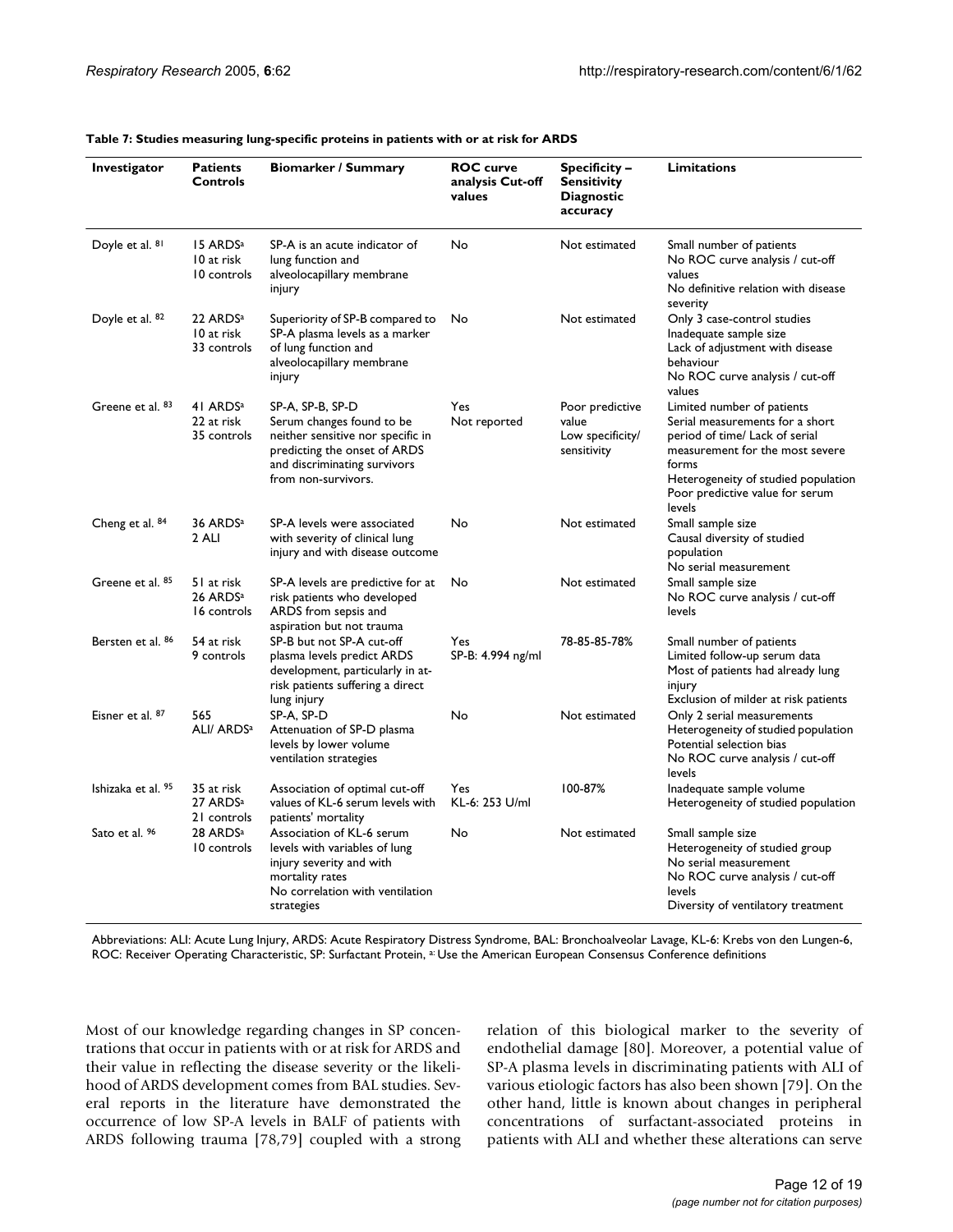as markers of injury to the epithelial and endothelial barriers in the lungs.

Doyle et al. [81] documented elevated circulating concentrations of SP-A in patients with ARDS and in those with acute cardiogenic pulmonary edema possibly resulting from increased alveolocapillary permeability due to excessively high pulmonary capillary pressures. In the same study, blood SP-A levels were inversely associated with blood oxygenation and static respiratory system compliance. These results were fully confirmed by the same group of authors {Doyle et al. [82]} who also illustrated a clear superiority of SP-B compared to SP-A plasma levels as a marker of lung function and alveolocapillary membrane injury.

Another study by Greene et al. [83], evaluated the differences that occur in SPs in BALF and serum of a relatively small cohort of patients at risk for ARDS and during the course of the syndrome. Authors demonstrated that only SP-A and SP-D BALF levels were strongly related to outcome and likelihood of disease progression whereas serum changes found to be neither sensitive nor specific in predicting the onset of ARDS and discriminating survivors from non-survivors.

These data were further confirmed by a small cohort observational study by Cheng et al [84]. Even though authors reported an association of elevated SP-A plasma levels with a high degree of lung injury, they failed to extend this correlation with the disease mortality. Moreover, serum SP-D levels exhibited weak relation to the disease severity. It should also be noted that the aforementioned results present low statistical power due to the limited number of patients, the causal heterogeneity of the studied group and the absence of serial measurement and therefore no meaningful outcome can be excluded.

In harmony with the latter results, Greene et al. [85] found that plasma SP-A was weakly predictive for ARDS development in septic patients and were unable to detect at risk trauma patients that developed the syndrome. Additionally, authors raised the crucial issue whether circulating SPs can reflect pathophysiologic differences between direct and indirect causes of ARDS and subsequently detect biologic changes early after an insult. From a pragmatic clinical perspective the most important question to be answered is which ICU patients requiring ventilatory assistance will develop ARDS.

To do so Bersten et al. [86] generated ROC curve analysis and identified practical thresholds for SP-B plasma levels that could be clinically useful in predicting ARDS development, particularly in at-risk patients suffering a direct

lung injury. In consistency with earlier studies [83-85] SP-A blood levels added no significant information on the disease prognosis. Further, an increase of circulating SP-B concentrations was documented on study entry, before changes in commonly applied clinical variables for the assessment of lung injury become apparent. These findings emphasize the usefulness of surfactant-associated proteins for the early detection of ARDS pathophysiologic alterations preceding changes in clinical parameters such as respiratory dysfunction. Arguments that can be made include the small sample size, the limited sequential measurements and the exclusion from the study recruitment of at risk patients with milder pulmonary dysfunction. These caveats coupled with the evidence that a considerable number of patients studied had already lung injury, pose major limitations to the predictive capacity of SP-B plasma levels and raise the necessity for larger prospective studies.

The only so far large multicenter randomized controlled trial was performed by Eisner et al. [87] who estimated the prognostic value of SP-A and SP-D levels in an overall of 565 patients with early ALI/ARDS. Authors conducted the first study with adequate statistical power to examine the impact of SPs on mortality and other clinical variables and clearly demonstrated a strong linkage of elevated SP-D levels with worse clinical outcomes such as greater risk of death, fewer ventilator- free and organ failure-free days. One of the most remarkable ascertainments of this study was the attenuation of SP-D plasma levels by the lower volume ventilation strategies which reduces patients' mortality postulating for the first time a significant association of biological parameters with therapeutic approaches and subsequently emphasizing the role of this mediator as a marker of the disease severity and prognosis. However, this study exhibited substantial weaknesses including the lack of sufficient serial measurements, a potential selection bias of patients recruited and the diversity of predisposing factors for ARDS development. These observations are not to diminish their value as prognostic and monitoring tools but to highlight the need for further confirmation studies using independent and well-defined populations of ALI/ARDS patients.

### *Mucin-associated Antigens*

Mucins are major components of the mucus layer covering the airway epithelium. They consist of high-molecular-weight glycoproteins belonging to a broad family of mucin peptides [68]. Mucins are either associated with membranes or secreted at the surface of the respiratory tract [68]. Krebs von den Lungen-(KL)-6 is mainly associated with cellular membranes. It was initially described by Kohno et al. [70] as a high-molecular-weight glycoprotein and was classified as human MUC1 mucin. Immunohistochemistry has mainly detected KL-6 in alveolar type II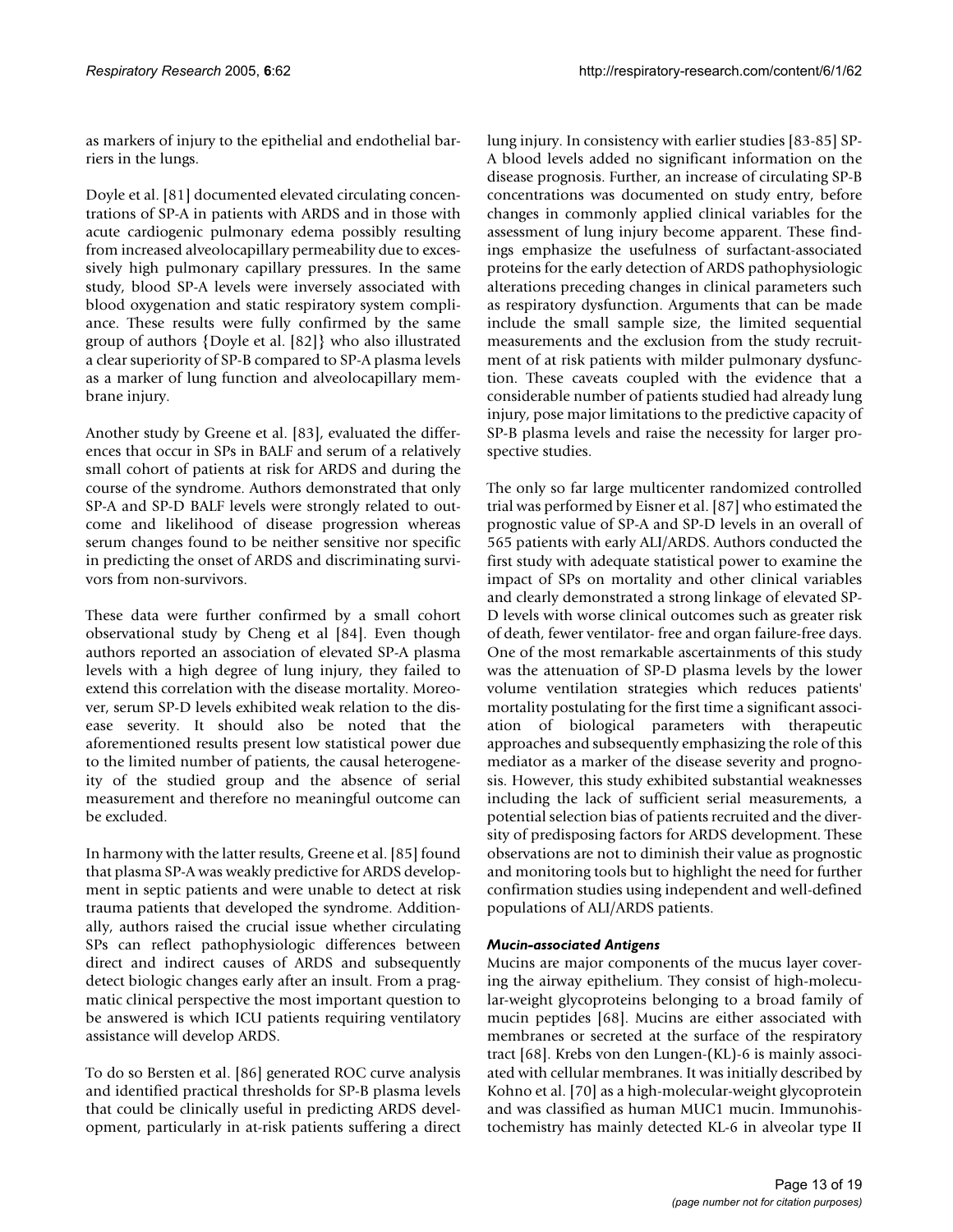and epithelial cells of the respiratory bronchioles. KL-6 is predominantly expressed by airway cells; however, is not entirely lung specific, since it is also present on other somatic cells, such as pancreatic cells, eosophageal cells and fundic cells of the stomach [88]. Additionally, KL-6 is a sensitive indicator of damage to alveolar type II cells, which strongly express this mucin at their surface [70]. Type II pneumonocytes are regenerated over the alveolar basement membrane after the death of type I pneumonocytes over the first stage of lung injury. Therefore, its raise would theoretically represent the destruction of the normal lung parenchyma and architecture, the increased permeability of the air-blood barrier as long as the regenerating process as expressed by type II pneumonocytes' activity.

Towards this direction, the presence of KL-6 has been extensively used with great promises to monitor the severity of disease in idiopathic pulmonary fibrosis [89-91] and other interstitial lung diseases [92-94]. Since damage to, and disruption of, the alveolar epithelial lining coupled with loss of integrity of the air-blood barrier represent key features in the pathophysiology of ARDS, KL-6 serum levels could potentially serve as valuable indicators of the disease severity directly assessing the degree of epithelial damage and predicting the progression to ARDS. Nevertheless, only few studies so far, have evaluated their monitoring and prognostic efficacy in patients with or at risk for ARDS development.

One of the first studies to do so was recently carried out by Ishizaka and co-workers [95]. Authors generated ROC curve analysis and documented a highly sensitive and specific association of optimal cut-off values of KL-6 serum levels with patients' mortality. The latter, further supports the premise that disruption of the alveolar barrier represents a major determinant of prognosis of ALI and that serial measurements of KL-6 plasma levels might be helpful markers of the disease progression. Limitations that should be addressed include the limited number of patients, the retrospective analysis of the results and the diversity of the etiologic factors of ALI generate major concerns about the reproducibility and the reliability of the data.

Recently, Sato et al. [96] sought to determine potential correlations of KL-6 circulating concentrations with disease severity, patients' survival and different predisposing factors of ARDS. The most remarkable ascertainments of this study include strong associations of KL-6 peripheral levels with variables of lung injury severity and with the rates of mortality indicating possible relationship between the degree of epithelial damage and poor outcome in ARDS. Even though, authors attempted to show a modulation of KL-6 serum levels by ventilatory strategies, this relationship failed to reach a statistical significance. Despite substantial weaknesses exhibited such as the lack of serial measurement, the small sample size and the diversity of the applied treatment data derived from this study is highly informative and provides important knowledge regarding the biological impact of mechanical support strategies in this syndrome indicating the monitoring value of the epithelial damage markers. Further and sizeable prospective studies are required to validate the aforementioned hypothesis (Table [7\)](#page-11-0).

# **Future challenges and limitations**

The ARDS represents an overwhelming inflammatory reaction to numerous insults within the pulmonary parenchyma resulting in life-threatening derangements in pulmonary vasomotion, alveolar ventilation and gas exchange. ARDS is a frequent disease with a devastating incidence between 13.5 and 75 per 100,000, thus affecting about 16–18% of all patients ventilated in the ICU [76,97]. Hence, ALI/ARDS is a major public health problem encountered frequently by all physicians who care for critically ill patients. Despite the fact that research efforts over the past several years have provided a more comprehensive knowledge of the potential mechanisms comprising the immunopathogenesis of ALI/ARDS and led to the development of innumerable causative or symptomatic treatment approaches, the mortality rate of these patients remains unacceptably high at 30–40% [97]. Currently, the only therapy that has been proven to be effective at reducing mortality is a protective ventilatory strategy [98]. However, new therapies are still needed. One of the most fruitful applications is monitoring the disease activity and consequently the early identification of at risk patients with increased likelihood of nonresponse to treatment and progression to ARDS. Nevertheless, there are problems with the sensitivity, effortdependability and ease of repetition of the current modalities being used for this purpose, including radiological and BAL techniques as well as clinical and physiological indices of pulmonary injury (Murray score), systemic illness (Acute Physiology and Chronic Health Evaluation-APACHE-II score and Simplified Acute Physiological Score -SAPS), ARDS severity (respiratory system compliance and PaO2/FiO2 ratio) and multiorgan system failure (Multi-Organ Dysfunction Score-MODS). Most of these clinical parameters have failed to be independent predictors of mortality in studies of adults with ALI/ARDS [99,100]. Development of a prognostic index that combines clinical and biological determinants may be useful to ameliorate these hardships.

On the basis of this conception, a large body of serum markers either cytokines and lung-specific proteins or markers of endothelium and neutrophil activation as well as other serological parameters probing different facets of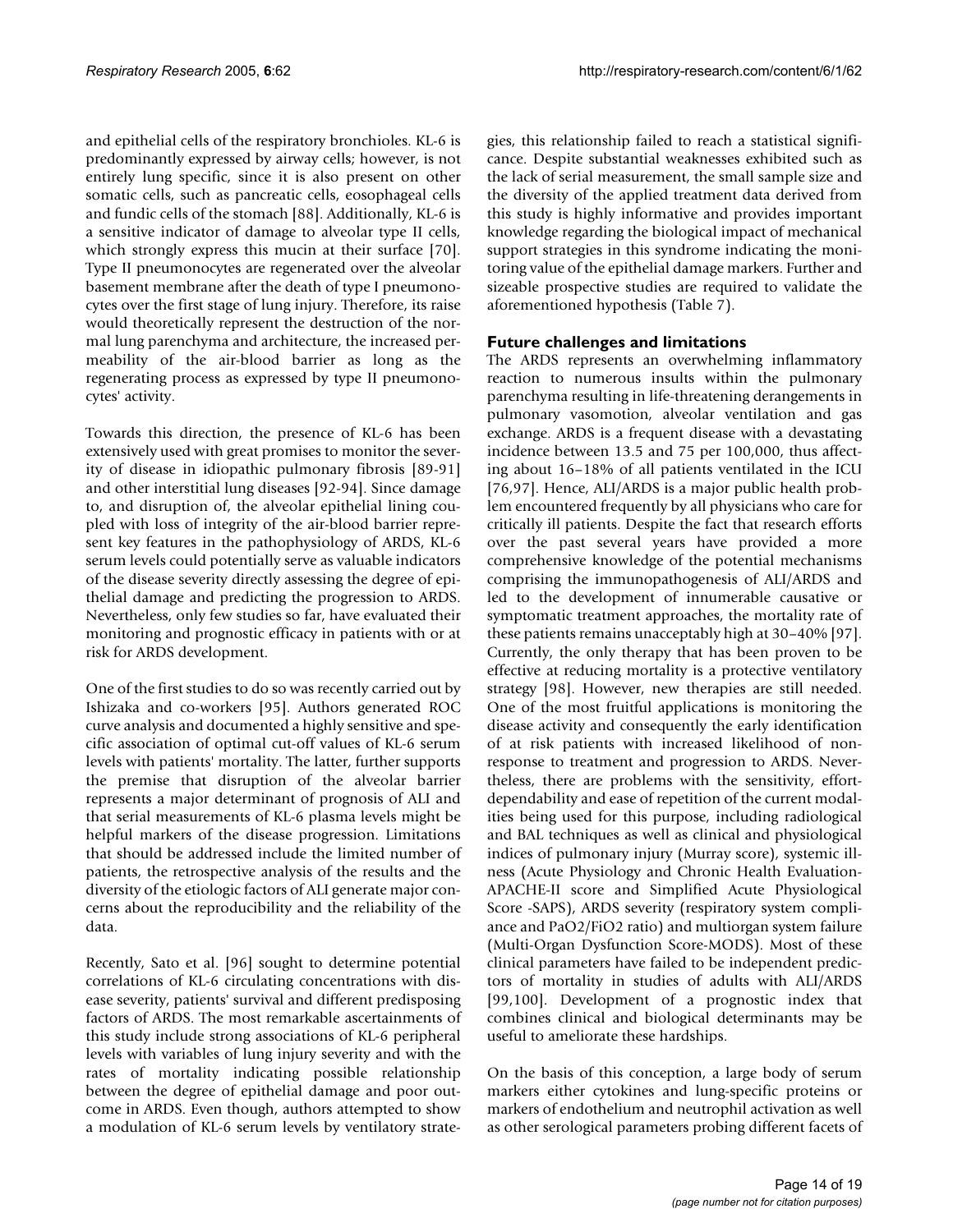the immunopathogenesis of ALI/ARDS has been delineated. The applications of these markers in the clinical setting created major expectations in terms of defining categories of patients for different therapies or prognosis for the purpose of counseling families and patients and/or possibly identifying novel therapeutic targets. The determination of a reliable serologic marker reflecting the disease behaviour and adding independent information regarding the development of the syndrome before it becomes obvious in clinical level, easily reproducible and feasible to be measured serially represents a major challenge. The early serial measurement of this biomarker may serve as an independent non-invasive prognosticator of the disease outcome even at the onset of the syndrome and therefore lead to an early detection of at risk patients with increased likelihood of progression to ARDS. The latter, if sufficiently accurate, could prove extremely useful in identifying and counseling families of patients at low or high risk for adverse outcomes and further, will allow ventilatory or other types of treatment to be evaluated or eventually modulated before they have failed in the high risk group. The presented data give credence to the view that multiple biomarkers can be used to measure the lung and systemic response to a protective ventilatory strategy and potentially to discriminate patients who are ineffectively treated and might be candidates for rescue therapies [49,87].

More importantly, use of one or more of these biologic markers to select a group of patients at higher risk of adverse clinical outcome could be used to restrict or stratify enrollment in future clinical trials applying novel ventilator treatments such as high-frequency oscillatory ventilation leading to a better patient care. Thereby, a combination of clinical factors and biologic marker measurements could be crucial for the selection of more homogeneous groups of patients with ALI/ARDS for further studies producing evidence of high scientific rigidity [101]. Finally, understanding the relative roles of markers of systemic and pulmonary endothelial injury and other inflammatory mediators to the pathogenetic process of the syndrome is likely to lead to valuable insights into the final pathway resulting in diffuse alveolar damage and significant lung dysfunction, highlighting therapeutic targets for novel interventions. The aforementioned components can potentially compile a clinician's "wish list".

However, the feeling of excitement arising from the expected clinical utility comes in contrast with important deficiencies exhibited by the new methodologies including non-standardization techniques, lack of knowledge of reproducibility and link to disease behaviour. Furthermore, most of the studies enrolled a limited number of patients, insufficient to extract any meaningful or statistically significant outcome. In addition, the heterogeneity of the studied population resulting from the causal diversity of the syndrome and the use of non-uniform criteria for the definitions of ARDS and at-risk patients (Tables [2,](#page-2-0) [3](#page-3-0), 4, [5](#page-6-0)) render major uncertainty to the reproducibility and the scientific rigidity of these findings and may explain potential discrepancies between various studies investigating different groups of at risk patients.

Moreover, many of the caveats arising from this data are generated by the origin disadvantages of the investigated serological parameters to serve as specific markers of the disease activity and severity. In particular, it is well known that assays of circulating cytokine concentration may be misleading, because they do not detect receptor or cellular bound cytokines, or they may fail to detect cytokines when inhibitors or receptor antagonists are present. Thus, measured cytokine concentrations may not reflect the disease activity or the state of inflammation but the increased production or decreased clearance from the circulation. In consistency with these limitations, it should be underlined that cytokines are part of an inflammatory cascade and biological effects are difficult even impossible to interpret without the appreciation of the entire network of the inflammatory response. Hence, data in most of the studies was inconclusive and incomplete since none of them analyzed serum alterations of a considerable number of inflammatory components.

Additionally, it is of high importance to note that unfortunately only few studied molecules (VWF, IL-1β, IL-6, ICAM-1, VCAM-1) exhibited independent discriminatory power [18,44,48,49] and associated with the mortality of patients with high sensitivity and specificity [45]. Finally, only the minority of the studies [18,19,25- 27,43,45,47,51,53,64,66,67,83,86,95] clarified the effectiveness and the diagnostic accuracy of the biomarkers by applying ROC curve analysis which is essential to estimate the sensitivity and specificity of a marker and to introduce clinically practical cut-off levels for the prediction of ARDS development in at risk individuals.

Collectively, these findings highlight the necessity for further investigations in the context of large prospective studies analyzing homogeneous and well defined group of ARDS or at risk patients and the assessment of novel molecules to serve as diagnostic and prognostic tools, as well as markers of the disease activity and severity.

# **Conclusion**

Currently, the application status in routine clinical practice for most of these biologic markers is still in its infancy and remains exploratory. Unfortunately, they do not yield independent indications for therapy or mark the end of the inflammatory process and their prognostic value still needs to be established. Although the majority of them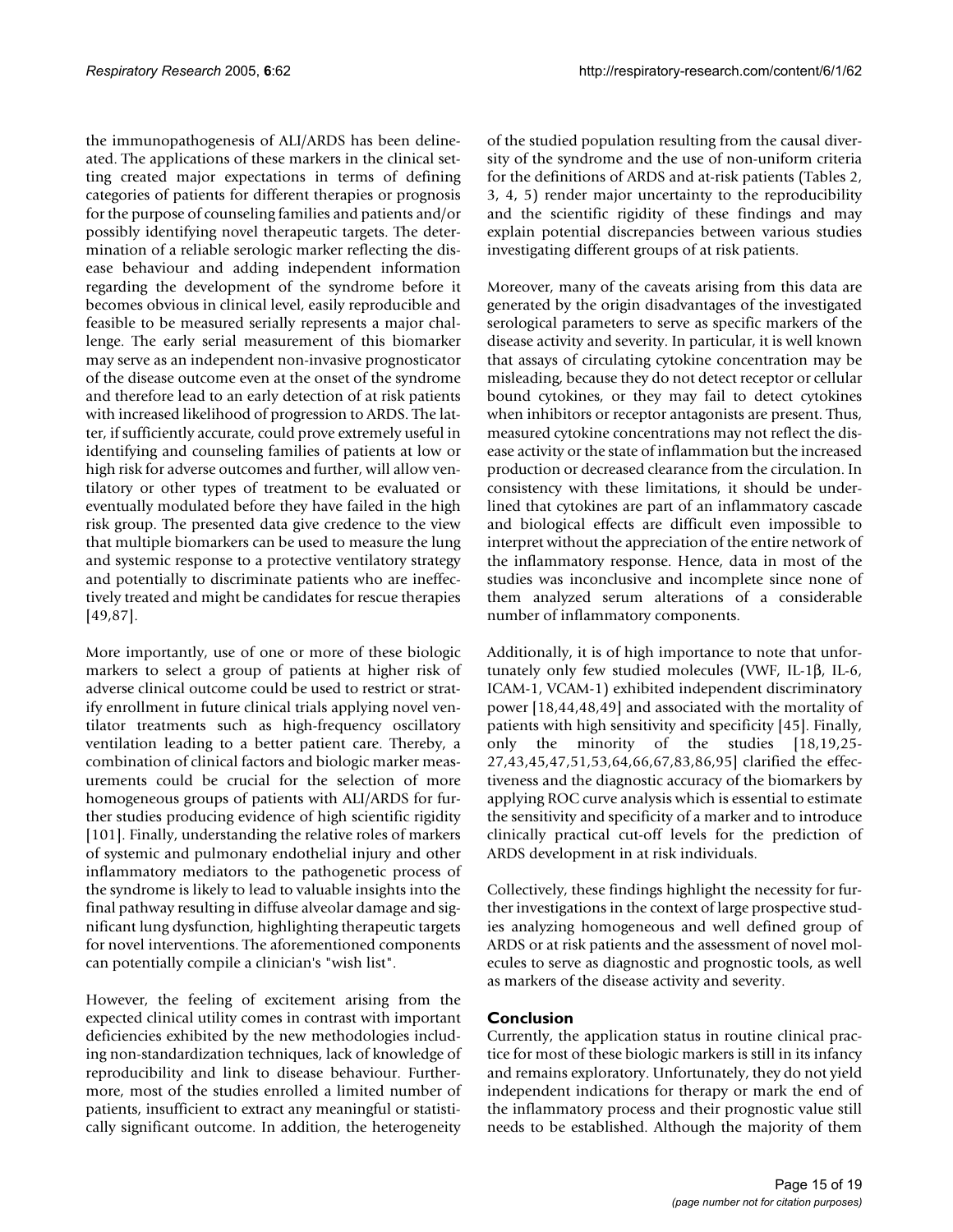have not yet lived up to the "great hype" that was generated, markers of endothelium activation and mostly VWF and adhesion molecules (ICAM-1, VCAM-1, E-selectin) show the greatest promise in ARDS and ALI. On the contrary the majority of serum cytokines and ferritin appear to be not ready for routine monitoring since they may reflect an inflammatory response to a risk factor rather than lung injury and disease severity. Additionally, lung specific proteins have proven to be neither specific nor sensitive for the prediction of ARDS development and the disease outcome and moreover they have failed to associate with alterations in the ventilatory strategies in large clinical trials. Further prospective investigations, technical improvements and introduction of novel markers are warranted in order to elevate the association of serum biomarkers with the pathogenesis of ARDS in the same status as for tumour markers with lung cancer. Nevertheless, crossing the boundary from research to clinical application requires validation in multiple settings, experimental evidence supporting a pathophysiologic role, and ideally intervention trials showing that modification improves the outcome. The emergence of pioneering technologies including DNA microarrays which have already been applied with great success in the respiratory research field [102] can help scientists to circumvent this problem and bridge this boundary. In the interim, these markers can be quite useful to supplement the clinical, radiological and physiological monitoring of the disease and identify high-risk patients who would benefit from aggressive management of established risk factors.

### **List of Abbreviations**

Acute Lung Injury (ALI)

Acute Physiology and Chronic Health Evaluation (APACHE)

Acute Respiratory Distress Syndrome (ARDS)

Bronchoalveolar lavage fluid (BALF)

ICU: Intensive Care Unit

ICAM-1: Intercellular Cell Adhesion Molecule-1

ILs: Interleukins

ILDs: Interstitial Lung Diseases

Krebs von den Lungen-(KL)-6

LTs: Leukotrienes

MMPs (Metalloproteinases)

MODS: Multi-Organ Dysfunction Score

Receiver-operating-characteristic (ROC)

Simplified Acute Physiological Score (SAPS)

SIRS: Systemic Inflammatory Response Syndrome

Soluble-E-selectin: s-E-selectin

Soluble IL-2 receptor (sIL-2R)

Surfactant protein-(SP)

TNFa: Tumor Necrosis Factor-alpha

VWF: von Willebrand factor

VCAM-1: Vascular Cell Adhesion Molecule-1

#### **Competing interests**

The author(s) declare that they have no competing interests.

#### **Authors' contributions**

AT, IP and DB were involved with the study conception. AT and IP performed the data acquisition and interpretation. DB was involved in revising the article for important intellectual content. All authors read and approved the final manuscript.

#### **Acknowledgements**

The authors are grateful to Stavros Anevlavis (M.D) for his valuable assistance in collecting the data and revising the article.

#### **References**

- 1. Ferrigno D, Buccheri G, Biggi A: **[Serum tumour markers in lung](http://www.ncbi.nlm.nih.gov/entrez/query.fcgi?cmd=Retrieve&db=PubMed&dopt=Abstract&list_uids=8143820) [cancer: history, biology and clinical applications.](http://www.ncbi.nlm.nih.gov/entrez/query.fcgi?cmd=Retrieve&db=PubMed&dopt=Abstract&list_uids=8143820)** *Eur Respir J* 1994, **7:**186-97.
- 2. Manolio T: **Novel risk markers and clinical practice.** *N Engl J Med* 2003, **23(349):**1587-9.
- 3. Bernard GR, Artigas A, Brigham KL, Carlet J, Falke K, Hudson L, Lamy M, Legall JR, Morris A, Spragg R: **[The American-European Con](http://www.ncbi.nlm.nih.gov/entrez/query.fcgi?cmd=Retrieve&db=PubMed&dopt=Abstract&list_uids=7509706)[sensus Conference on ARDS. Definitions, mechanisms, rele](http://www.ncbi.nlm.nih.gov/entrez/query.fcgi?cmd=Retrieve&db=PubMed&dopt=Abstract&list_uids=7509706)[vant outcomes, and clinical trial coordination.](http://www.ncbi.nlm.nih.gov/entrez/query.fcgi?cmd=Retrieve&db=PubMed&dopt=Abstract&list_uids=7509706)** *Am J Respir Crit Care Med* 1994, **149:**818-24.
- 4. Fowler AA, Hamman RF, Good JT, Benson KN, Baird M, Eberle DJ, Petty TL, Hyers TM: **[Adult respiratory distress syndrome: risk](http://www.ncbi.nlm.nih.gov/entrez/query.fcgi?cmd=Retrieve&db=PubMed&dopt=Abstract&list_uids=6846973) [with common predispositions.](http://www.ncbi.nlm.nih.gov/entrez/query.fcgi?cmd=Retrieve&db=PubMed&dopt=Abstract&list_uids=6846973)** *Ann Intern Med* 1983, **98:**593-7.
- 5. Rinaldo JE, Christman JW: **[Mechanisms and mediators of the](http://www.ncbi.nlm.nih.gov/entrez/query.fcgi?cmd=Retrieve&db=PubMed&dopt=Abstract&list_uids=2268993) [adult respiratory distress syndrome.](http://www.ncbi.nlm.nih.gov/entrez/query.fcgi?cmd=Retrieve&db=PubMed&dopt=Abstract&list_uids=2268993)** *Clin Chest Med* 1990, **11:**621-32.
- 6. Pugin J, Ricou B, Steinberg KP, Suter PM, Martin TR: **[Proinflamma](http://www.ncbi.nlm.nih.gov/entrez/query.fcgi?cmd=Retrieve&db=PubMed&dopt=Abstract&list_uids=8665045)[tory activity in bronchoalveolar lavage fluids from patients](http://www.ncbi.nlm.nih.gov/entrez/query.fcgi?cmd=Retrieve&db=PubMed&dopt=Abstract&list_uids=8665045) [with ARDS, a prominent role for interleukin-1.](http://www.ncbi.nlm.nih.gov/entrez/query.fcgi?cmd=Retrieve&db=PubMed&dopt=Abstract&list_uids=8665045)** *Am J Respir Crit Care Med* 1996, **153:**1850-6.
- 7. Torii K, Iida K, Miyazaki Y, Saga S, Kondoh Y, Taniguchi H, Taki F, Takagi K, Matsuyama M, Suzuki R: **[Higher concentrations of matrix](http://www.ncbi.nlm.nih.gov/entrez/query.fcgi?cmd=Retrieve&db=PubMed&dopt=Abstract&list_uids=9001287) [metalloproteinases in bronchoalveolar lavage fluid of](http://www.ncbi.nlm.nih.gov/entrez/query.fcgi?cmd=Retrieve&db=PubMed&dopt=Abstract&list_uids=9001287) [patients with adult respiratory distress syndrome.](http://www.ncbi.nlm.nih.gov/entrez/query.fcgi?cmd=Retrieve&db=PubMed&dopt=Abstract&list_uids=9001287)** *Am J Respir Crit Care Med* 1997, **155:**43-6.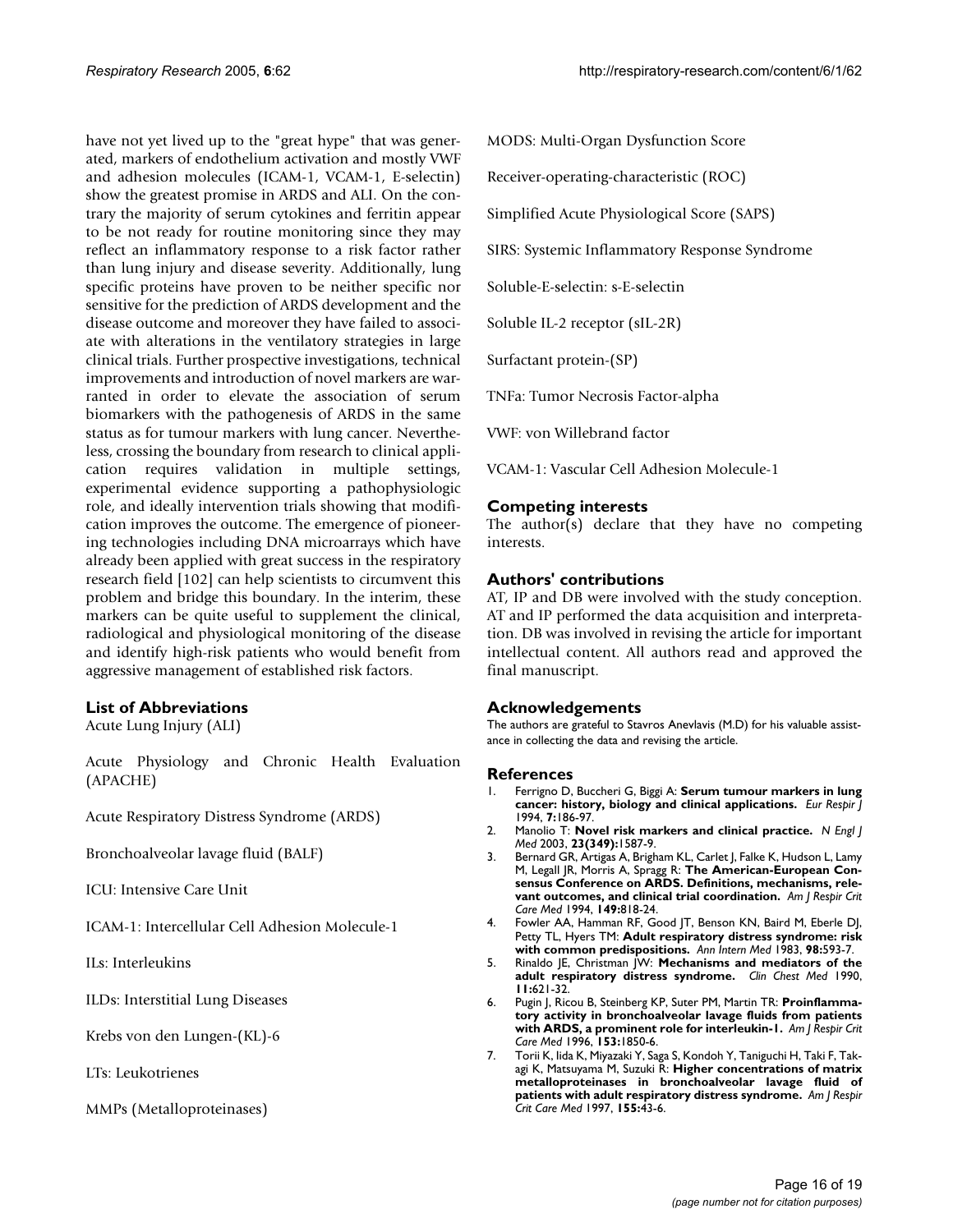- 8. Meduri GU, Kanangat S, Stefan J, Tolley E, Schaberg D: **[Cytokines](http://www.ncbi.nlm.nih.gov/entrez/query.fcgi?cmd=Retrieve&db=PubMed&dopt=Abstract&list_uids=10471625) [IL-1beta, IL-6, and TNF-alpha enhance in vitro growth of](http://www.ncbi.nlm.nih.gov/entrez/query.fcgi?cmd=Retrieve&db=PubMed&dopt=Abstract&list_uids=10471625) [bacteria.](http://www.ncbi.nlm.nih.gov/entrez/query.fcgi?cmd=Retrieve&db=PubMed&dopt=Abstract&list_uids=10471625)** *Am J Respir Crit Care Med* 1999, **160:**961-7.
- 9. Park WY, Goodman RB, Steinberg KP, Ruzinski JT, Radella F 2nd, Park DR, Pugin J, Skerrett SJ, Hudson LD, Martin TR: **[Cytokine balance](http://www.ncbi.nlm.nih.gov/entrez/query.fcgi?cmd=Retrieve&db=PubMed&dopt=Abstract&list_uids=11734443) [in the lungs of patients with acute respiratory distress](http://www.ncbi.nlm.nih.gov/entrez/query.fcgi?cmd=Retrieve&db=PubMed&dopt=Abstract&list_uids=11734443) [syndrome.](http://www.ncbi.nlm.nih.gov/entrez/query.fcgi?cmd=Retrieve&db=PubMed&dopt=Abstract&list_uids=11734443)** *Am J Respir Crit Care Med* 2001, **164:**1896-903.
- 10. Tracey KJ, Beutler B, Lowry SF, Merryweather J, Wolpe S, Milsark IW, Hariri RJ, Fahey TJ 3rd, Zentella A, Albert JD: **[Shock and tissue](http://www.ncbi.nlm.nih.gov/entrez/query.fcgi?cmd=Retrieve&db=PubMed&dopt=Abstract&list_uids=3764421) [injury induced by recombinant human cachectin.](http://www.ncbi.nlm.nih.gov/entrez/query.fcgi?cmd=Retrieve&db=PubMed&dopt=Abstract&list_uids=3764421)** *Science* 1986, **234:**470-4.
- 11. Marks JD, Marks CB, Luce JM, Montgomery AB, Turner J, Metz CA, Murray JF: **[Plasma tumor necrosis factor in patients with sep](http://www.ncbi.nlm.nih.gov/entrez/query.fcgi?cmd=Retrieve&db=PubMed&dopt=Abstract&list_uids=2297191)tic shock. Mortality rate, incidence of adult respiratory dis[tress syndrome, and effects of methylprednisolone](http://www.ncbi.nlm.nih.gov/entrez/query.fcgi?cmd=Retrieve&db=PubMed&dopt=Abstract&list_uids=2297191) [administration.](http://www.ncbi.nlm.nih.gov/entrez/query.fcgi?cmd=Retrieve&db=PubMed&dopt=Abstract&list_uids=2297191)** *Am Rev Respir Dis* 1990, **141:**94-7.
- 12. Damas P, Reuter A, Gysen P, Demonty J, Lamy M, Franchimont P: **[Tumornecrosis factor and interleukin-1 serum levels during](http://www.ncbi.nlm.nih.gov/entrez/query.fcgi?cmd=Retrieve&db=PubMed&dopt=Abstract&list_uids=2791581) [severe sepsis in humans.](http://www.ncbi.nlm.nih.gov/entrez/query.fcgi?cmd=Retrieve&db=PubMed&dopt=Abstract&list_uids=2791581)** *Crit Care Med* 1989, **17:**975-8.
- 13. Pinsky MR, Vincent JL, Deviere J, Alegre M, Kahn RJ, Dupont E: **[Serum cytokine levels in human septic shock. Relation to](http://www.ncbi.nlm.nih.gov/entrez/query.fcgi?cmd=Retrieve&db=PubMed&dopt=Abstract&list_uids=8432155) [multiple-system organ failure and mortality.](http://www.ncbi.nlm.nih.gov/entrez/query.fcgi?cmd=Retrieve&db=PubMed&dopt=Abstract&list_uids=8432155)** *Chest* 1993, **103:**565-75.
- 14. Takala A, Jousela I, Jansson SE, Olkkola KT, Takkunen O, Orpana A, Karonen SL, Repo H: **[Markers of systemic inflammation pre](http://www.ncbi.nlm.nih.gov/entrez/query.fcgi?cmd=Retrieve&db=PubMed&dopt=Abstract&list_uids=10545303)[dicting organ failure in community-acquired septic shock.](http://www.ncbi.nlm.nih.gov/entrez/query.fcgi?cmd=Retrieve&db=PubMed&dopt=Abstract&list_uids=10545303)** *Clin Sci (Lond)* 1999, **97:**529-38.
- 15. Calandra T, Gerain J, Heumann D, Baumgartner JD, Glauser MP: **[High circulating levels of interleukin-6 in patients with septic](http://www.ncbi.nlm.nih.gov/entrez/query.fcgi?cmd=Retrieve&db=PubMed&dopt=Abstract&list_uids=1907101) shock: evolution during sepsis, prognostic value, and interplay with other cytokines. The Swiss-Dutch J5 Immunoglob[ulin Study Group.](http://www.ncbi.nlm.nih.gov/entrez/query.fcgi?cmd=Retrieve&db=PubMed&dopt=Abstract&list_uids=1907101)** *Am J Med* 1991, **91:**23-9.
- 16. Kiehl MG, Ostermann H, Thomas M, Muller C, Cassens U, Kienast J: **Inflammatory mediators in bronchoalveolar lavage fluid and [plasma in leukocytopenic patients with septic shock-induced](http://www.ncbi.nlm.nih.gov/entrez/query.fcgi?cmd=Retrieve&db=PubMed&dopt=Abstract&list_uids=9671368) [acute respiratory distress syndrome.](http://www.ncbi.nlm.nih.gov/entrez/query.fcgi?cmd=Retrieve&db=PubMed&dopt=Abstract&list_uids=9671368)** *Crit Care Med* 1998, **26:**1194-9.
- 17. Meduri GU, Kohler G, Headley S, Tolley E, Stentz F, Postlethwaite A: **[Inflammatory cytokines in the BAL of patients with ARDS.](http://www.ncbi.nlm.nih.gov/entrez/query.fcgi?cmd=Retrieve&db=PubMed&dopt=Abstract&list_uids=7587434) [Persistent elevation over time predicts poor outcome.](http://www.ncbi.nlm.nih.gov/entrez/query.fcgi?cmd=Retrieve&db=PubMed&dopt=Abstract&list_uids=7587434)** *Chest* 1995, **108:**1303-14.
- 18. Meduri GU, Headley S, Kohler G, Stentz F, Tolley E, Umberger R, Leeper K: **[Persistent elevation of inflammatory cytokines pre](http://www.ncbi.nlm.nih.gov/entrez/query.fcgi?cmd=Retrieve&db=PubMed&dopt=Abstract&list_uids=7705118)dicts a poor outcome in ARDS. Plasma IL-1 beta and IL-6 lev[els are consistent and efficient predictors of outcome over](http://www.ncbi.nlm.nih.gov/entrez/query.fcgi?cmd=Retrieve&db=PubMed&dopt=Abstract&list_uids=7705118) [time.](http://www.ncbi.nlm.nih.gov/entrez/query.fcgi?cmd=Retrieve&db=PubMed&dopt=Abstract&list_uids=7705118)** *Chest* 1995, **107:**1062-73.
- 19. Agouridakis P, Kyriakou D, Alexandrakis MG, Perisinakis K, Karkavitsas N, Bouros D: **[Association between increased levels of IL-2](http://www.ncbi.nlm.nih.gov/entrez/query.fcgi?cmd=Retrieve&db=PubMed&dopt=Abstract&list_uids=12423329) [and IL-15 and outcome in patients with early acute respira](http://www.ncbi.nlm.nih.gov/entrez/query.fcgi?cmd=Retrieve&db=PubMed&dopt=Abstract&list_uids=12423329)[tory distress syndrome.](http://www.ncbi.nlm.nih.gov/entrez/query.fcgi?cmd=Retrieve&db=PubMed&dopt=Abstract&list_uids=12423329)** *Eur J Clin Invest* 2002, **32:**862-7.
- 20. Lesur O, Kokis A, Hermans C, Fulop T, Bernard A, Lane D: **[Inter](http://www.ncbi.nlm.nih.gov/entrez/query.fcgi?cmd=Retrieve&db=PubMed&dopt=Abstract&list_uids=11153619)leukin-2 involvement in early acute respiratory distress syn[drome: relationship with polymorphonuclear neutrophil](http://www.ncbi.nlm.nih.gov/entrez/query.fcgi?cmd=Retrieve&db=PubMed&dopt=Abstract&list_uids=11153619) [apoptosis and patient survival.](http://www.ncbi.nlm.nih.gov/entrez/query.fcgi?cmd=Retrieve&db=PubMed&dopt=Abstract&list_uids=11153619)** *Crit Care Med* 2000, **28:**3814-22.
- 21. Headley AS, Tolley E, Meduri GU: **[Infections and the inflamma](http://www.ncbi.nlm.nih.gov/entrez/query.fcgi?cmd=Retrieve&db=PubMed&dopt=Abstract&list_uids=9149588)[tory response in acute respiratory distress syndrome.](http://www.ncbi.nlm.nih.gov/entrez/query.fcgi?cmd=Retrieve&db=PubMed&dopt=Abstract&list_uids=9149588)** *Chest* 1997, **111:**1306-21.
- 22. Goodman RB, Strieter RM, Martin DP, Steinberg KP, Milberg JA, Maunder RJ, Kunkel SL, Walz A, Hudson LD, Martin TR: **[Inflamma](http://www.ncbi.nlm.nih.gov/entrez/query.fcgi?cmd=Retrieve&db=PubMed&dopt=Abstract&list_uids=8810593)[tory cytokines in patients with persistence of the acute res](http://www.ncbi.nlm.nih.gov/entrez/query.fcgi?cmd=Retrieve&db=PubMed&dopt=Abstract&list_uids=8810593)[piratory distress syndrome.](http://www.ncbi.nlm.nih.gov/entrez/query.fcgi?cmd=Retrieve&db=PubMed&dopt=Abstract&list_uids=8810593)** *Am J Respir Crit Care Med* 1996, **154:**602-11.
- 23. Parsons PE, Moss M, Vannice JL, Moore EE, Moore FA, Repine JE: **[Cir](http://www.ncbi.nlm.nih.gov/entrez/query.fcgi?cmd=Retrieve&db=PubMed&dopt=Abstract&list_uids=9105096)culating IL-1ra and IL-10 levels are increased but do not pre[dict the development of acute respiratory distress syndrome](http://www.ncbi.nlm.nih.gov/entrez/query.fcgi?cmd=Retrieve&db=PubMed&dopt=Abstract&list_uids=9105096) [in at-risk patients.](http://www.ncbi.nlm.nih.gov/entrez/query.fcgi?cmd=Retrieve&db=PubMed&dopt=Abstract&list_uids=9105096)** *Am J Respir Crit Care Med* 1997, **155:**1469-73.
- 24. Takala A, Jousela I, Takkunen O, Kautiainen H, Jansson SE, Orpana A, Karonen SL, Repo H: **[A prospective study of inflammation](http://www.ncbi.nlm.nih.gov/entrez/query.fcgi?cmd=Retrieve&db=PubMed&dopt=Abstract&list_uids=11954822) [markers in patients at risk of indirect acute lung injury.](http://www.ncbi.nlm.nih.gov/entrez/query.fcgi?cmd=Retrieve&db=PubMed&dopt=Abstract&list_uids=11954822)** *Shock* 2002, **17:**252-7.
- 25. Bouros D, Alexandrakis MG, Antoniou KM, Agouridakis P, Pneumatikos I, Anevlavis S, Pataka A, Patlakas G, Karkavitsas N, Kyriakou D: **[The clinical significance of serum and bronchoalveolar lav](http://www.ncbi.nlm.nih.gov/entrez/query.fcgi?cmd=Retrieve&db=PubMed&dopt=Abstract&list_uids=15315713)age inflammatory cytokines in patients at risk for Acute Res[piratory Distress Syndrome.](http://www.ncbi.nlm.nih.gov/entrez/query.fcgi?cmd=Retrieve&db=PubMed&dopt=Abstract&list_uids=15315713)** *BMC Pulm Med* 2004, **4:**6.
- 26. Schutte H, Lohmeyer J, Rosseau S, Ziegler S, Siebert C, Kielisch H, Pralle H, Grimminger F, Morr H, Seeger W: **[Bronchoalveolar and](http://www.ncbi.nlm.nih.gov/entrez/query.fcgi?cmd=Retrieve&db=PubMed&dopt=Abstract&list_uids=8880103) [systemic cytokine profiles in patients with ARDS, severe](http://www.ncbi.nlm.nih.gov/entrez/query.fcgi?cmd=Retrieve&db=PubMed&dopt=Abstract&list_uids=8880103) [pneumonia and cardiogenic pulmonary oedema.](http://www.ncbi.nlm.nih.gov/entrez/query.fcgi?cmd=Retrieve&db=PubMed&dopt=Abstract&list_uids=8880103)** *Eur Respir J* 1996, **9:**1858-67.
- 27. Bauer TT, Monton C, Torres A, Cabello H, Fillela X, Maldonado A, Nicolas JM, Zavala E: **[Comparison of systemic cytokine levels in](http://www.ncbi.nlm.nih.gov/entrez/query.fcgi?cmd=Retrieve&db=PubMed&dopt=Abstract&list_uids=10607801) [patients with acute respiratory distress syndrome, severe](http://www.ncbi.nlm.nih.gov/entrez/query.fcgi?cmd=Retrieve&db=PubMed&dopt=Abstract&list_uids=10607801) [pneumonia, and controls.](http://www.ncbi.nlm.nih.gov/entrez/query.fcgi?cmd=Retrieve&db=PubMed&dopt=Abstract&list_uids=10607801)** *Thorax* 2000, **55:**46-52.
- 28. Parrillo JE: **[Pathogenetic mechanisms of septic shock.](http://www.ncbi.nlm.nih.gov/entrez/query.fcgi?cmd=Retrieve&db=PubMed&dopt=Abstract&list_uids=8479467)** *N Engl J Med* 1993, **328:**1471-7.
- 29. Osborn L: **[Leukocyte adhesion to endothelium in](http://www.ncbi.nlm.nih.gov/entrez/query.fcgi?cmd=Retrieve&db=PubMed&dopt=Abstract&list_uids=2194672) [inflammation.](http://www.ncbi.nlm.nih.gov/entrez/query.fcgi?cmd=Retrieve&db=PubMed&dopt=Abstract&list_uids=2194672)** *Cell* 1990, **62:**3-6.
- 30. Springer TA: **[Traffic signals for lymphocyte recirculation and](http://www.ncbi.nlm.nih.gov/entrez/query.fcgi?cmd=Retrieve&db=PubMed&dopt=Abstract&list_uids=7507411) [leukocyte emigration: the multistep paradigm.](http://www.ncbi.nlm.nih.gov/entrez/query.fcgi?cmd=Retrieve&db=PubMed&dopt=Abstract&list_uids=7507411)** *Cell* 1994, **76:**301-14.
- 31. Springer TA: **[Adhesion receptors of the immune system.](http://www.ncbi.nlm.nih.gov/entrez/query.fcgi?cmd=Retrieve&db=PubMed&dopt=Abstract&list_uids=1974032)** *Nature* 1990, **346:**425-34.
- 32. Stoolman LM: **[Adhesion molecules involved in leukocyte](http://www.ncbi.nlm.nih.gov/entrez/query.fcgi?cmd=Retrieve&db=PubMed&dopt=Abstract&list_uids=8428546) [recruitment and lymphocyte recirculation.](http://www.ncbi.nlm.nih.gov/entrez/query.fcgi?cmd=Retrieve&db=PubMed&dopt=Abstract&list_uids=8428546)** *Chest* 1993, **103:**79S-86S.
- 33. Gearing AJ, Newman W: **[Circulating adhesion molecules in](http://www.ncbi.nlm.nih.gov/entrez/query.fcgi?cmd=Retrieve&db=PubMed&dopt=Abstract&list_uids=7506035) [disease.](http://www.ncbi.nlm.nih.gov/entrez/query.fcgi?cmd=Retrieve&db=PubMed&dopt=Abstract&list_uids=7506035)** *Immunol Today* 1993, **14:**506-12.
- 34. Newman W, Beall LD, Carson CW, Hunder GG, Graben N, Randhawa ZI, Gopal TV, Wiener-Kronish J, Matthay MA: **[Soluble E](http://www.ncbi.nlm.nih.gov/entrez/query.fcgi?cmd=Retrieve&db=PubMed&dopt=Abstract&list_uids=7678280)selectin is found in supernatants of activated endothelial [cells and is elevated in the serum of patients with septic](http://www.ncbi.nlm.nih.gov/entrez/query.fcgi?cmd=Retrieve&db=PubMed&dopt=Abstract&list_uids=7678280) [shock.](http://www.ncbi.nlm.nih.gov/entrez/query.fcgi?cmd=Retrieve&db=PubMed&dopt=Abstract&list_uids=7678280)** *J Immunol* 1993, **150:**644-54.
- 35. Rothlein R, Mainolfi EA, Czajkowski M, Marlin SD: **[A form of circu](http://www.ncbi.nlm.nih.gov/entrez/query.fcgi?cmd=Retrieve&db=PubMed&dopt=Abstract&list_uids=1682385)[lating ICAM-1 in human serum.](http://www.ncbi.nlm.nih.gov/entrez/query.fcgi?cmd=Retrieve&db=PubMed&dopt=Abstract&list_uids=1682385)** *J Immunol* 1991, **147:**3788-93.
- 36. Rossi EC, Green D, Rosen JS, Spies SM, Jao JS: **[Sequential changes](http://www.ncbi.nlm.nih.gov/entrez/query.fcgi?cmd=Retrieve&db=PubMed&dopt=Abstract&list_uids=6769466) [in factor VIII and platelets preceding deep vein thrombosis](http://www.ncbi.nlm.nih.gov/entrez/query.fcgi?cmd=Retrieve&db=PubMed&dopt=Abstract&list_uids=6769466) [in patients with spinal cord injury.](http://www.ncbi.nlm.nih.gov/entrez/query.fcgi?cmd=Retrieve&db=PubMed&dopt=Abstract&list_uids=6769466)** *Br J Haematol* 1980, **45:**143-51.
- 37. Ribes JA, Francis CW, Wagner DD: **[Fibrin induces release of von](http://www.ncbi.nlm.nih.gov/entrez/query.fcgi?cmd=Retrieve&db=PubMed&dopt=Abstract&list_uids=3491837) [Willebrand factor from endothelial cells.](http://www.ncbi.nlm.nih.gov/entrez/query.fcgi?cmd=Retrieve&db=PubMed&dopt=Abstract&list_uids=3491837)** *J Clin Invest* 1987, **79:**117-23.
- 38. Hamilton KK, Sims PJ: **[Changes in cytosolic Ca2+ associated](http://www.ncbi.nlm.nih.gov/entrez/query.fcgi?cmd=Retrieve&db=PubMed&dopt=Abstract&list_uids=3492515) [with von Willebrand factor release in human endothelial](http://www.ncbi.nlm.nih.gov/entrez/query.fcgi?cmd=Retrieve&db=PubMed&dopt=Abstract&list_uids=3492515) cells exposed to histamine. Study of microcarrier cell mon[olayers using the fluorescent probe indo-1.](http://www.ncbi.nlm.nih.gov/entrez/query.fcgi?cmd=Retrieve&db=PubMed&dopt=Abstract&list_uids=3492515)** *J Clin Invest* 1987, **79:**600-8.
- 39. Donnelly SC, Haslett C, Dransfield I, Robertson CE, Carter DC, Ross JA, Grant IS, Tedder TF: **Role of selectins in development of adult respiratory distress syndrome.** *Lancet* 1994, **23(344):**215-9.
- 40. Boldt J, Wollbruck M, Kuhn D, Linke LC, Hempelmann G: **[Do](http://www.ncbi.nlm.nih.gov/entrez/query.fcgi?cmd=Retrieve&db=PubMed&dopt=Abstract&list_uids=7874954) plasma levels of circulating soluble adhesion molecules differ [between surviving and nonsurviving critically ill patients?](http://www.ncbi.nlm.nih.gov/entrez/query.fcgi?cmd=Retrieve&db=PubMed&dopt=Abstract&list_uids=7874954)** *Chest* 1995, **107:**787-92.
- Cowley HC, Heney D, Gearing AJ, Hemingway I, Webster NR: **Increased circulating adhesion molecule concentrations in [patients with the systemic inflammatory response syn](http://www.ncbi.nlm.nih.gov/entrez/query.fcgi?cmd=Retrieve&db=PubMed&dopt=Abstract&list_uids=7511496)[drome: a prospective cohort study.](http://www.ncbi.nlm.nih.gov/entrez/query.fcgi?cmd=Retrieve&db=PubMed&dopt=Abstract&list_uids=7511496)** *Crit Care Med* 1994, **22:**651-7.
- 42. Redl H, Dinges HP, Buurman WA, van der Linden CJ, Pober JS, Cotran RS, Schlag G: **[Expression of endothelial leukocyte adhe](http://www.ncbi.nlm.nih.gov/entrez/query.fcgi?cmd=Retrieve&db=PubMed&dopt=Abstract&list_uids=1714243)[sion molecule-1 in septic but not traumatic/hypovolemic](http://www.ncbi.nlm.nih.gov/entrez/query.fcgi?cmd=Retrieve&db=PubMed&dopt=Abstract&list_uids=1714243) [shock in the baboon.](http://www.ncbi.nlm.nih.gov/entrez/query.fcgi?cmd=Retrieve&db=PubMed&dopt=Abstract&list_uids=1714243)** *Am J Pathol* 1991, **139:**461-6.
- Sessler CN, Windsor AC, Schwartz M, Watson L, Fisher BJ, Sugerman HJ, Fowler AA 3rd: **[Circulating ICAM-1 is increased in septic](http://www.ncbi.nlm.nih.gov/entrez/query.fcgi?cmd=Retrieve&db=PubMed&dopt=Abstract&list_uids=7735595) [shock.](http://www.ncbi.nlm.nih.gov/entrez/query.fcgi?cmd=Retrieve&db=PubMed&dopt=Abstract&list_uids=7735595)** *Am J Respir Crit Care Med* 1995, **151:**1420-7.
- 44. Kayal S, Jais JP, Aguini N, Chaudiere J, Labrousse J: **[Elevated circu](http://www.ncbi.nlm.nih.gov/entrez/query.fcgi?cmd=Retrieve&db=PubMed&dopt=Abstract&list_uids=9517590)[lating E-selectin, intercellular adhesion molecule 1, and von](http://www.ncbi.nlm.nih.gov/entrez/query.fcgi?cmd=Retrieve&db=PubMed&dopt=Abstract&list_uids=9517590) [Willebrand factor in patients with severe infection.](http://www.ncbi.nlm.nih.gov/entrez/query.fcgi?cmd=Retrieve&db=PubMed&dopt=Abstract&list_uids=9517590)** *Am J Respir Crit Care Med* 1998, **157:**776-84.
- 45. Agouridakis P, Kyriakou D, Alexandrakis MG, Prekates A, Perisinakis K, Karkavitsas N, Bouros D: **[The predictive role of serum and](http://www.ncbi.nlm.nih.gov/entrez/query.fcgi?cmd=Retrieve&db=PubMed&dopt=Abstract&list_uids=12537603) [bronchoalveolar lavage cytokines and adhesion molecules](http://www.ncbi.nlm.nih.gov/entrez/query.fcgi?cmd=Retrieve&db=PubMed&dopt=Abstract&list_uids=12537603) for acute respiratory distress syndrome development and [outcome.](http://www.ncbi.nlm.nih.gov/entrez/query.fcgi?cmd=Retrieve&db=PubMed&dopt=Abstract&list_uids=12537603)** *Respir Res* 2002, **3:**25.
- 46. Carvalho AC, Bellman SM, Saullo VJ, Quinn D, Zapol WM: **[Altered](http://www.ncbi.nlm.nih.gov/entrez/query.fcgi?cmd=Retrieve&db=PubMed&dopt=Abstract&list_uids=6214713) [factor VIII in acute respiratory failure.](http://www.ncbi.nlm.nih.gov/entrez/query.fcgi?cmd=Retrieve&db=PubMed&dopt=Abstract&list_uids=6214713)** *N Engl J Med* 1982, **307:**1113-9.
- 47. Rubin DB, Wiener-Kronish JP, Murray JF, Green DR, Turner J, Luce JM, Montgomery AB, Marks JD, Matthay MA: **[Elevated von Wille](http://www.ncbi.nlm.nih.gov/entrez/query.fcgi?cmd=Retrieve&db=PubMed&dopt=Abstract&list_uids=2384595)-**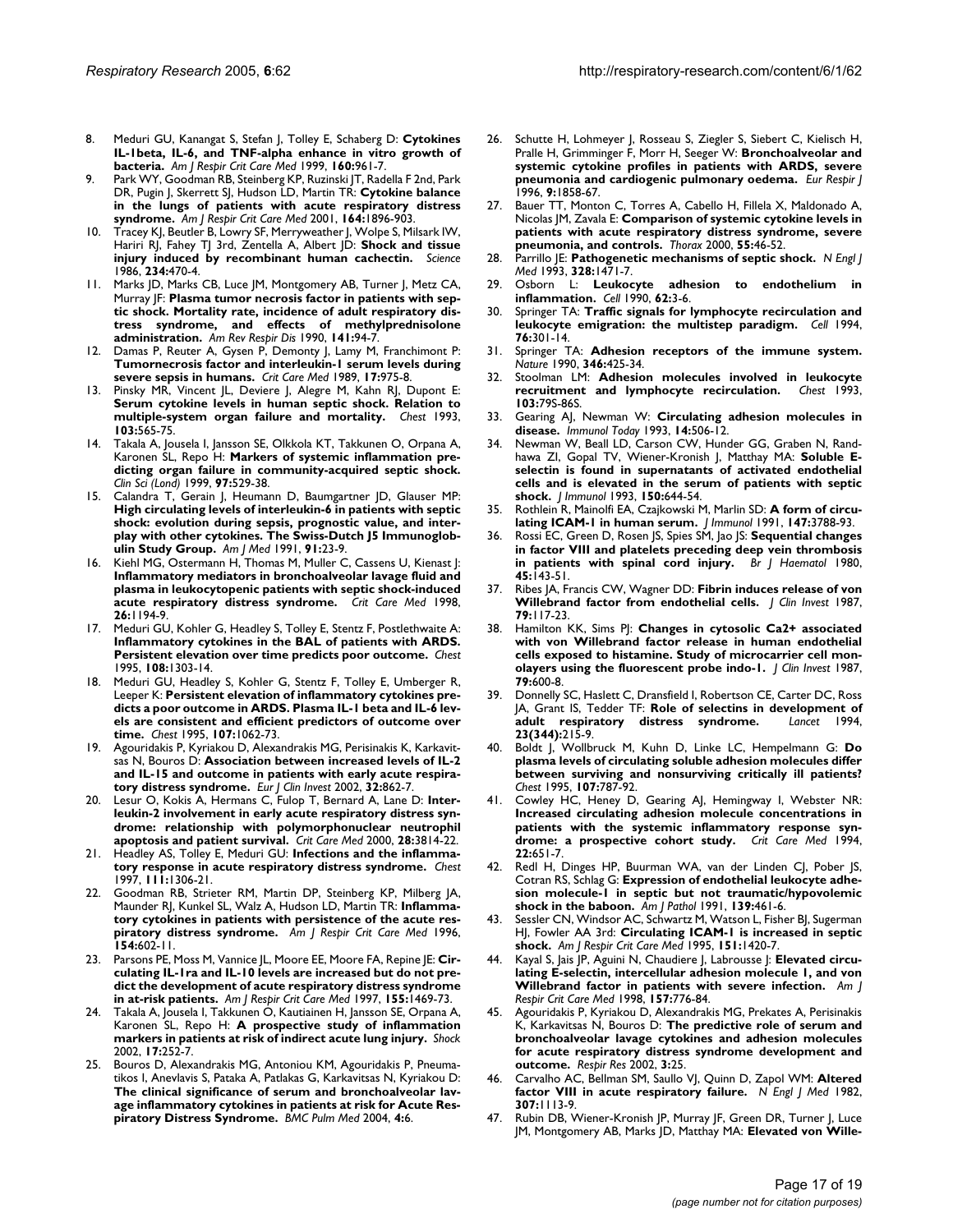**[brand factor antigen is an early plasma predictor of acute](http://www.ncbi.nlm.nih.gov/entrez/query.fcgi?cmd=Retrieve&db=PubMed&dopt=Abstract&list_uids=2384595) [lung injury in nonpulmonary sepsis syndrome.](http://www.ncbi.nlm.nih.gov/entrez/query.fcgi?cmd=Retrieve&db=PubMed&dopt=Abstract&list_uids=2384595)** *J Clin Invest* 1990, **86:**474-80.

- 48. Ware LB, Conner ER, Matthay MA: **[von Willebrand factor anti](http://www.ncbi.nlm.nih.gov/entrez/query.fcgi?cmd=Retrieve&db=PubMed&dopt=Abstract&list_uids=11801836)[gen is an independent marker of poor outcome in patients](http://www.ncbi.nlm.nih.gov/entrez/query.fcgi?cmd=Retrieve&db=PubMed&dopt=Abstract&list_uids=11801836) [with early acute lung injury.](http://www.ncbi.nlm.nih.gov/entrez/query.fcgi?cmd=Retrieve&db=PubMed&dopt=Abstract&list_uids=11801836)** *Crit Care Med* 2001, **29:**2325-31.
- 49. Ware LB, Eisner MD, Thompson BT, Parsons PE, Matthay MA: **[Sig](http://www.ncbi.nlm.nih.gov/entrez/query.fcgi?cmd=Retrieve&db=PubMed&dopt=Abstract&list_uids=15201135)[nificance of von Willebrand factor in septic and nonseptic](http://www.ncbi.nlm.nih.gov/entrez/query.fcgi?cmd=Retrieve&db=PubMed&dopt=Abstract&list_uids=15201135) [patients with acute lung injury.](http://www.ncbi.nlm.nih.gov/entrez/query.fcgi?cmd=Retrieve&db=PubMed&dopt=Abstract&list_uids=15201135)** *Am J Respir Crit Care Med* 2004, **170:**766-72.
- 50. Moalli R, Doyle JM, Tahhan HR, Hasan FM, Braman SS, Saldeen T: **[Fibrinolysis in critically ill patients.](http://www.ncbi.nlm.nih.gov/entrez/query.fcgi?cmd=Retrieve&db=PubMed&dopt=Abstract&list_uids=2504087)** *Am Rev Respir Dis* 1989, **140:**287-93.
- 51. Moss M, Ackerson L, Gillespie MK, Moore FA, Moore EE, Parsons PE: **[von Willebrand factor antigen levels are not predictive for](http://www.ncbi.nlm.nih.gov/entrez/query.fcgi?cmd=Retrieve&db=PubMed&dopt=Abstract&list_uids=7812545) [the adult respiratory distress syndrome.](http://www.ncbi.nlm.nih.gov/entrez/query.fcgi?cmd=Retrieve&db=PubMed&dopt=Abstract&list_uids=7812545)** *Am J Respir Crit Care Med* 1995, **151:**15-20.
- 52. Sabharwal AK, Bajaj SP, Ameri A, Tricomi SM, Hyers TM, Dahms TE, Taylor FB Jr, Bajaj MS: **[Tissue factor pathway inhibitor and von](http://www.ncbi.nlm.nih.gov/entrez/query.fcgi?cmd=Retrieve&db=PubMed&dopt=Abstract&list_uids=7881667) [Willebrand factor antigen levels in adult respiratory distress](http://www.ncbi.nlm.nih.gov/entrez/query.fcgi?cmd=Retrieve&db=PubMed&dopt=Abstract&list_uids=7881667) [syndrome and in a primate model of sepsis.](http://www.ncbi.nlm.nih.gov/entrez/query.fcgi?cmd=Retrieve&db=PubMed&dopt=Abstract&list_uids=7881667)** *Am J Respir Crit Care Med* 1995, **151:**758-67.
- 53. Bajaj MS, Tricomi SM: **[Plasma levels of the three endothelial](http://www.ncbi.nlm.nih.gov/entrez/query.fcgi?cmd=Retrieve&db=PubMed&dopt=Abstract&list_uids=10654210)specific proteins von Willebrand factor, tissue factor path[way inhibitor, and thrombomodulin do not predict the](http://www.ncbi.nlm.nih.gov/entrez/query.fcgi?cmd=Retrieve&db=PubMed&dopt=Abstract&list_uids=10654210) [development of acute respiratory distress syndrome.](http://www.ncbi.nlm.nih.gov/entrez/query.fcgi?cmd=Retrieve&db=PubMed&dopt=Abstract&list_uids=10654210)** *Intensive Care Med* 1999, **25:**1259-66.
- 54. Moss M, Gillespie MK, Ackerson L, Moore FA, Moore EE, Parsons PE: **[Endothelial cell activity varies in patients at risk for the adult](http://www.ncbi.nlm.nih.gov/entrez/query.fcgi?cmd=Retrieve&db=PubMed&dopt=Abstract&list_uids=8917025) [respiratory distress syndrome.](http://www.ncbi.nlm.nih.gov/entrez/query.fcgi?cmd=Retrieve&db=PubMed&dopt=Abstract&list_uids=8917025)** *Crit Care Med* 1996, **24:**1782-6.
- 55. Ognibene FP, Martin SE, Parker MM, Schlesinger T, Roach P, Burch C, Shelhamer JH, Parrillo JE: **[Adult respiratory distress syndrome](http://www.ncbi.nlm.nih.gov/entrez/query.fcgi?cmd=Retrieve&db=PubMed&dopt=Abstract&list_uids=3736638) [in patients with severe neutropenia.](http://www.ncbi.nlm.nih.gov/entrez/query.fcgi?cmd=Retrieve&db=PubMed&dopt=Abstract&list_uids=3736638)** *N Engl J Med* 1986, **315:**547-51.
- 56. Martin TR, Pistorese BP, Hudson LD, Maunder RJ: **[The function of](http://www.ncbi.nlm.nih.gov/entrez/query.fcgi?cmd=Retrieve&db=PubMed&dopt=Abstract&list_uids=1650151) lung and blood neutrophils in patients with the adult respira[tory distress syndrome. Implications for the pathogenesis of](http://www.ncbi.nlm.nih.gov/entrez/query.fcgi?cmd=Retrieve&db=PubMed&dopt=Abstract&list_uids=1650151) [lung infections.](http://www.ncbi.nlm.nih.gov/entrez/query.fcgi?cmd=Retrieve&db=PubMed&dopt=Abstract&list_uids=1650151)** *Am Rev Respir Dis* 1991, **144:**254-62.
- 57. Shapiro SD: **[Elastolytic metalloproteinases produced by](http://www.ncbi.nlm.nih.gov/entrez/query.fcgi?cmd=Retrieve&db=PubMed&dopt=Abstract&list_uids=7952653) [human mononuclear phagocytes. Potential roles in destruc](http://www.ncbi.nlm.nih.gov/entrez/query.fcgi?cmd=Retrieve&db=PubMed&dopt=Abstract&list_uids=7952653)[tive lung disease.](http://www.ncbi.nlm.nih.gov/entrez/query.fcgi?cmd=Retrieve&db=PubMed&dopt=Abstract&list_uids=7952653)** *Am J Respir Crit Care Med* 1994, **150:**S160-4.
- 58. Delclaux C, Delacourt C, D'Ortho MP, Boyer V, Lafuma C, Harf A: **[Role of gelatinase B and elastase in human polymorphonu](http://www.ncbi.nlm.nih.gov/entrez/query.fcgi?cmd=Retrieve&db=PubMed&dopt=Abstract&list_uids=8845180)[clear neutrophil migration across basement membrane.](http://www.ncbi.nlm.nih.gov/entrez/query.fcgi?cmd=Retrieve&db=PubMed&dopt=Abstract&list_uids=8845180)** *Am J Respir Cell Mol Biol* 1996, **14:**288-95.
- Sengelov H, Follin P, Kjeldsen L, Lollike K, Dahlgren C, Borregaard N: **[Mobilization of granules and secretory vesicles during in vivo](http://www.ncbi.nlm.nih.gov/entrez/query.fcgi?cmd=Retrieve&db=PubMed&dopt=Abstract&list_uids=7535822) [exudation of human neutrophils.](http://www.ncbi.nlm.nih.gov/entrez/query.fcgi?cmd=Retrieve&db=PubMed&dopt=Abstract&list_uids=7535822)** *J Immunol* 1995, **154:**4157-65.
- 60. Pugin J, Verghese G, Widmer MC, Matthay MA: **[The alveolar space](http://www.ncbi.nlm.nih.gov/entrez/query.fcgi?cmd=Retrieve&db=PubMed&dopt=Abstract&list_uids=10075054) [is the site of intense inflammatory and profibrotic reactions](http://www.ncbi.nlm.nih.gov/entrez/query.fcgi?cmd=Retrieve&db=PubMed&dopt=Abstract&list_uids=10075054) [in the early phase f acute respiratory distress syndrome.](http://www.ncbi.nlm.nih.gov/entrez/query.fcgi?cmd=Retrieve&db=PubMed&dopt=Abstract&list_uids=10075054)** *Crit Care Med* 1999, **27:**304-12.
- 61. Stephenson AH, Lonigro AJ, Hyers TM, Webster RO, Fowler AA: **[Increased concentrations of leukotrienes in bronchoalveolar](http://www.ncbi.nlm.nih.gov/entrez/query.fcgi?cmd=Retrieve&db=PubMed&dopt=Abstract&list_uids=2849342) [lavage fluid of patients with ARDS or at risk for ARDS.](http://www.ncbi.nlm.nih.gov/entrez/query.fcgi?cmd=Retrieve&db=PubMed&dopt=Abstract&list_uids=2849342)** *Am Rev Respir Dis* 1988, **138:**714-9.
- 62. Ratnoff WD, Matthay MA, Wong MY, Ito Y, Vu KH, Wiener-Kronish J, Goetzl EJ: **[Sulfidopeptide-leukotriene peptidases in pulmo](http://www.ncbi.nlm.nih.gov/entrez/query.fcgi?cmd=Retrieve&db=PubMed&dopt=Abstract&list_uids=2842367)[nary edema fluid frompatients with the adult respiratory dis](http://www.ncbi.nlm.nih.gov/entrez/query.fcgi?cmd=Retrieve&db=PubMed&dopt=Abstract&list_uids=2842367)[tress syndrome.](http://www.ncbi.nlm.nih.gov/entrez/query.fcgi?cmd=Retrieve&db=PubMed&dopt=Abstract&list_uids=2842367)** *J Clin Immunol* 1988, **8:**250-8.
- 63. Antonelli M, Raponi G, Lenti L, Severi L, Capelli O, Riccioni L, De Blasi RA, Conti G, Mancini C: **[Leukotrienes and alpha tumor necrosis](http://www.ncbi.nlm.nih.gov/entrez/query.fcgi?cmd=Retrieve&db=PubMed&dopt=Abstract&list_uids=7808646) [factor levels in the bronchoalveolar lavage fluid of patient at](http://www.ncbi.nlm.nih.gov/entrez/query.fcgi?cmd=Retrieve&db=PubMed&dopt=Abstract&list_uids=7808646) [risk for the adult respiratory distress syndrome.](http://www.ncbi.nlm.nih.gov/entrez/query.fcgi?cmd=Retrieve&db=PubMed&dopt=Abstract&list_uids=7808646)** *Minerva Anestesiol* 1994, **60:**419-26.
- 64. Amat M, Barcons M, Mancebo J, Mateo J, Oliver A, Mayoral JF, Fontcuberta J, Vila L: **[Evolution of leukotriene B4, peptide leukot](http://www.ncbi.nlm.nih.gov/entrez/query.fcgi?cmd=Retrieve&db=PubMed&dopt=Abstract&list_uids=10667499)rienes, and interleukin-8 plasma concentrations in patients [at risk of acute respiratory distress syndrome and with acute](http://www.ncbi.nlm.nih.gov/entrez/query.fcgi?cmd=Retrieve&db=PubMed&dopt=Abstract&list_uids=10667499) respiratory distress syndrome: mortality prognostic study.** *Crit Care Med* 2000, **28:**57-62.
- 65. Hirayama M, Kohgo Y, Kondo H, Shintani N, Fujikawa K, Sasaki K, Kato J, Niitsu Y: **[Regulation of iron metabolism in HepG2 cells:](http://www.ncbi.nlm.nih.gov/entrez/query.fcgi?cmd=Retrieve&db=PubMed&dopt=Abstract&list_uids=8406363) [a possible role for cytokines in the hepatic deposition of iron.](http://www.ncbi.nlm.nih.gov/entrez/query.fcgi?cmd=Retrieve&db=PubMed&dopt=Abstract&list_uids=8406363)** *Hepatology* 1993, **18:**874-80.
- 66. Connelly KG, Moss M, Parsons PE, Moore EE, Moore FA, Giclas PC, Seligman PA, Repine JE: **[Serum ferritin as a predictor of the](http://www.ncbi.nlm.nih.gov/entrez/query.fcgi?cmd=Retrieve&db=PubMed&dopt=Abstract&list_uids=9001283) [acute respiratory distress syndrome.](http://www.ncbi.nlm.nih.gov/entrez/query.fcgi?cmd=Retrieve&db=PubMed&dopt=Abstract&list_uids=9001283)** *Am J Respir Crit Care Med* 1997, **155:**21-5.
- 67. Sharkey RA, Donnelly SC, Connelly KG, Robertson CE, Haslett C, Repine JE: **[Initial serum ferritin levels in patients with multiple](http://www.ncbi.nlm.nih.gov/entrez/query.fcgi?cmd=Retrieve&db=PubMed&dopt=Abstract&list_uids=10228118) [trauma and the subsequent development of acute respira](http://www.ncbi.nlm.nih.gov/entrez/query.fcgi?cmd=Retrieve&db=PubMed&dopt=Abstract&list_uids=10228118)[tory distress syndrome.](http://www.ncbi.nlm.nih.gov/entrez/query.fcgi?cmd=Retrieve&db=PubMed&dopt=Abstract&list_uids=10228118)** *Am J Respir Crit Care Med* 1999, **159:**1506-9.
- 68. Hermans C, Bernard A: **[Lung epithelium-specific proteins: char](http://www.ncbi.nlm.nih.gov/entrez/query.fcgi?cmd=Retrieve&db=PubMed&dopt=Abstract&list_uids=9927386)[acteristics and potential applications as markers.](http://www.ncbi.nlm.nih.gov/entrez/query.fcgi?cmd=Retrieve&db=PubMed&dopt=Abstract&list_uids=9927386)** *Am J Respir Crit Care Med* 1999, **159:**646-78.
- 69. Reynolds HY, Newball HH: **[Analysis of proteins and respiratory](http://www.ncbi.nlm.nih.gov/entrez/query.fcgi?cmd=Retrieve&db=PubMed&dopt=Abstract&list_uids=4412011) [cells obtained from human lungs by bronchial lavage.](http://www.ncbi.nlm.nih.gov/entrez/query.fcgi?cmd=Retrieve&db=PubMed&dopt=Abstract&list_uids=4412011)** *J Lab Clin Med* 1974, **84:**559-73.
- 70. Kohno N, Kyoizumi S, Awaya Y, Fukuhara H, Yamakido M, Akiyama M: **[New serum indicator of interstitial pneumonitis activity.](http://www.ncbi.nlm.nih.gov/entrez/query.fcgi?cmd=Retrieve&db=PubMed&dopt=Abstract&list_uids=2661160) [Sialylated carbohydrate antigen KL-6.](http://www.ncbi.nlm.nih.gov/entrez/query.fcgi?cmd=Retrieve&db=PubMed&dopt=Abstract&list_uids=2661160)** *Chest* 1989, **96:**68-73.
- 71. King RJ, Klass DJ, Gikas EG, Clements JA: **[Isolation of apoproteins](http://www.ncbi.nlm.nih.gov/entrez/query.fcgi?cmd=Retrieve&db=PubMed&dopt=Abstract&list_uids=4633419) [from canine surface active material.](http://www.ncbi.nlm.nih.gov/entrez/query.fcgi?cmd=Retrieve&db=PubMed&dopt=Abstract&list_uids=4633419)** *Am J Physiol* 1973, **224:**788-95.
- 72. Possmayer F: **[A proposed nomenclature for pulmonary sur](http://www.ncbi.nlm.nih.gov/entrez/query.fcgi?cmd=Retrieve&db=PubMed&dopt=Abstract&list_uids=3059887)[factant-associated proteins.](http://www.ncbi.nlm.nih.gov/entrez/query.fcgi?cmd=Retrieve&db=PubMed&dopt=Abstract&list_uids=3059887)** *Am Rev Respir Dis* 1988, **138:**990-8.
- 73. Creuwels LA, van Golde LM, Haagsman HP: **[The pulmonary sur](http://www.ncbi.nlm.nih.gov/entrez/query.fcgi?cmd=Retrieve&db=PubMed&dopt=Abstract&list_uids=8959671)[factant system: biochemical and clinical aspects.](http://www.ncbi.nlm.nih.gov/entrez/query.fcgi?cmd=Retrieve&db=PubMed&dopt=Abstract&list_uids=8959671)** *Lung* 1997, **175:**1-39.
- 74. Nieman GF, Bredenberg CE: **High surface tension pulmonary edema induced by detergent aerosol.** *J Appl Physiol* 1985, **58:**29-36.
- 75. Griese M: **[Pulmonary surfactant in health and human lung dis](http://www.ncbi.nlm.nih.gov/entrez/query.fcgi?cmd=Retrieve&db=PubMed&dopt=Abstract&list_uids=10445627)[eases: state of the art.](http://www.ncbi.nlm.nih.gov/entrez/query.fcgi?cmd=Retrieve&db=PubMed&dopt=Abstract&list_uids=10445627)** *Eur Respir J* 1999, **13:**1455-76.
- 76. Gunther A, Ruppert C, Schmidt R, Markart P, Grimminger F, Walmrath D, Seeger W: **[Surfactant alteration and replacement](http://www.ncbi.nlm.nih.gov/entrez/query.fcgi?cmd=Retrieve&db=PubMed&dopt=Abstract&list_uids=11737935) [in acute respiratory distress syndrome.](http://www.ncbi.nlm.nih.gov/entrez/query.fcgi?cmd=Retrieve&db=PubMed&dopt=Abstract&list_uids=11737935)** *Respir Res* 2001, **2:**353-64.
- 77. Griese M: **[Pulmonary surfactant in health and human lung dis](http://www.ncbi.nlm.nih.gov/entrez/query.fcgi?cmd=Retrieve&db=PubMed&dopt=Abstract&list_uids=10445627)[eases: state of the art.](http://www.ncbi.nlm.nih.gov/entrez/query.fcgi?cmd=Retrieve&db=PubMed&dopt=Abstract&list_uids=10445627)** *Eur Respir J* 1999, **13:**1455-76.
- 78. Gregory TJ, Longmore WJ, Moxley MA, Whitsett JA, Reed CR, Fowler AA 3rd, Hudson LD, Maunder RJ, Crim C, Hyers TM: **[Sur](http://www.ncbi.nlm.nih.gov/entrez/query.fcgi?cmd=Retrieve&db=PubMed&dopt=Abstract&list_uids=1752956)[factant chemical composition and biophysical activity in](http://www.ncbi.nlm.nih.gov/entrez/query.fcgi?cmd=Retrieve&db=PubMed&dopt=Abstract&list_uids=1752956) [acute respiratory distress syndrome.](http://www.ncbi.nlm.nih.gov/entrez/query.fcgi?cmd=Retrieve&db=PubMed&dopt=Abstract&list_uids=1752956)** *J Clin Invest* 1991, **88:**1976-81.
- Gunther A, Siebert C, Schmidt R, Ziegler S, Grimminger F, Yabut M, Temmesfeld B, Walmrath D, Morr H, Seeger W: **[Surfactant](http://www.ncbi.nlm.nih.gov/entrez/query.fcgi?cmd=Retrieve&db=PubMed&dopt=Abstract&list_uids=8542113) [alterations in severe pneumonia, acute respiratory distress](http://www.ncbi.nlm.nih.gov/entrez/query.fcgi?cmd=Retrieve&db=PubMed&dopt=Abstract&list_uids=8542113) [syndrome, and cardiogenic lung edema.](http://www.ncbi.nlm.nih.gov/entrez/query.fcgi?cmd=Retrieve&db=PubMed&dopt=Abstract&list_uids=8542113)** *Am J Respir Crit Care Med* 1996, **153:**176-84.
- 80. Pison U, Obertacke U, Seeger W, Hawgood S: **[Surfactant protein](http://www.ncbi.nlm.nih.gov/entrez/query.fcgi?cmd=Retrieve&db=PubMed&dopt=Abstract&list_uids=1478239) [A \(SP-A\) is decreased in acute parenchymal lung injury asso](http://www.ncbi.nlm.nih.gov/entrez/query.fcgi?cmd=Retrieve&db=PubMed&dopt=Abstract&list_uids=1478239)[ciated with polytrauma.](http://www.ncbi.nlm.nih.gov/entrez/query.fcgi?cmd=Retrieve&db=PubMed&dopt=Abstract&list_uids=1478239)** *Eur J Clin Invest* 1992, **22:**712-8.
- 81. Doyle IR, Nicholas TE, Bersten AD: **[Serum surfactant protein-A](http://www.ncbi.nlm.nih.gov/entrez/query.fcgi?cmd=Retrieve&db=PubMed&dopt=Abstract&list_uids=7599839) [levels in patients with acute cardiogenic pulmonary edema](http://www.ncbi.nlm.nih.gov/entrez/query.fcgi?cmd=Retrieve&db=PubMed&dopt=Abstract&list_uids=7599839) [and adult respiratory distress syndrome.](http://www.ncbi.nlm.nih.gov/entrez/query.fcgi?cmd=Retrieve&db=PubMed&dopt=Abstract&list_uids=7599839)** *Am J Respir Crit Care Med* 1995, **152:**307-17.
- 82. Doyle IR, Bersten AD, Nicholas TE: **[Surfactant proteins-A and -B](http://www.ncbi.nlm.nih.gov/entrez/query.fcgi?cmd=Retrieve&db=PubMed&dopt=Abstract&list_uids=9351625) [are elevated in plasma of patients with acute respiratory](http://www.ncbi.nlm.nih.gov/entrez/query.fcgi?cmd=Retrieve&db=PubMed&dopt=Abstract&list_uids=9351625) [failure.](http://www.ncbi.nlm.nih.gov/entrez/query.fcgi?cmd=Retrieve&db=PubMed&dopt=Abstract&list_uids=9351625)** *Am J Respir Crit Care Med* 1997, **156:**1217-29.
- 83. Greene KE, Wright JR, Steinberg KP, Ruzinski JT, Caldwell E, Wong WB, Hull W, Whitsett JA, Akino T, Kuroki Y, Nagae H, Hudson LD, Martin TR: **[Serial changes in surfactant-associated proteins in](http://www.ncbi.nlm.nih.gov/entrez/query.fcgi?cmd=Retrieve&db=PubMed&dopt=Abstract&list_uids=10588595) [lung and serum before and after onset of ARDS.](http://www.ncbi.nlm.nih.gov/entrez/query.fcgi?cmd=Retrieve&db=PubMed&dopt=Abstract&list_uids=10588595)** *Am J Respir Crit Care Med* 1999, **160:**1843-50.
- Cheng IW, Ware LB, Greene KE, Nuckton TJ, Eisner MD, Matthay MA: **[Prognostic value of surfactant proteins A and D in](http://www.ncbi.nlm.nih.gov/entrez/query.fcgi?cmd=Retrieve&db=PubMed&dopt=Abstract&list_uids=12544988) [patients with acute lung injury.](http://www.ncbi.nlm.nih.gov/entrez/query.fcgi?cmd=Retrieve&db=PubMed&dopt=Abstract&list_uids=12544988)** *Crit Care Med* 2003, **31:**20-7.
- 85. Greene KE, Ye S, Mason RJ, Parsons PE: **[Serum surfactant pro](http://www.ncbi.nlm.nih.gov/entrez/query.fcgi?cmd=Retrieve&db=PubMed&dopt=Abstract&list_uids=10424610)[tein-A levels predict development of ARDS in at-risk](http://www.ncbi.nlm.nih.gov/entrez/query.fcgi?cmd=Retrieve&db=PubMed&dopt=Abstract&list_uids=10424610) [patients.](http://www.ncbi.nlm.nih.gov/entrez/query.fcgi?cmd=Retrieve&db=PubMed&dopt=Abstract&list_uids=10424610)** *Chest* 1999, **116:**90S-91S.
- Bersten AD, Hunt T, Nicholas TE, Doyle IR: [Elevated plasma sur](http://www.ncbi.nlm.nih.gov/entrez/query.fcgi?cmd=Retrieve&db=PubMed&dopt=Abstract&list_uids=11520731)**factant protein-B predicts development of acute respiratory [distress syndrome in patients with acute respiratory failure.](http://www.ncbi.nlm.nih.gov/entrez/query.fcgi?cmd=Retrieve&db=PubMed&dopt=Abstract&list_uids=11520731)** *Am J Respir Crit Care Med* 2001, **164:**648-52.
- Eisner MD, Parsons P, Matthay MA, Ware L, Greene K: [Acute Res](http://www.ncbi.nlm.nih.gov/entrez/query.fcgi?cmd=Retrieve&db=PubMed&dopt=Abstract&list_uids=14586055)**piratory Distress Syndrome Network. Plasma surfactant [protein levels and clinical outcomes in patients with acute](http://www.ncbi.nlm.nih.gov/entrez/query.fcgi?cmd=Retrieve&db=PubMed&dopt=Abstract&list_uids=14586055) [lung injury.](http://www.ncbi.nlm.nih.gov/entrez/query.fcgi?cmd=Retrieve&db=PubMed&dopt=Abstract&list_uids=14586055)** *Thorax* 2003, **58:**983-8.